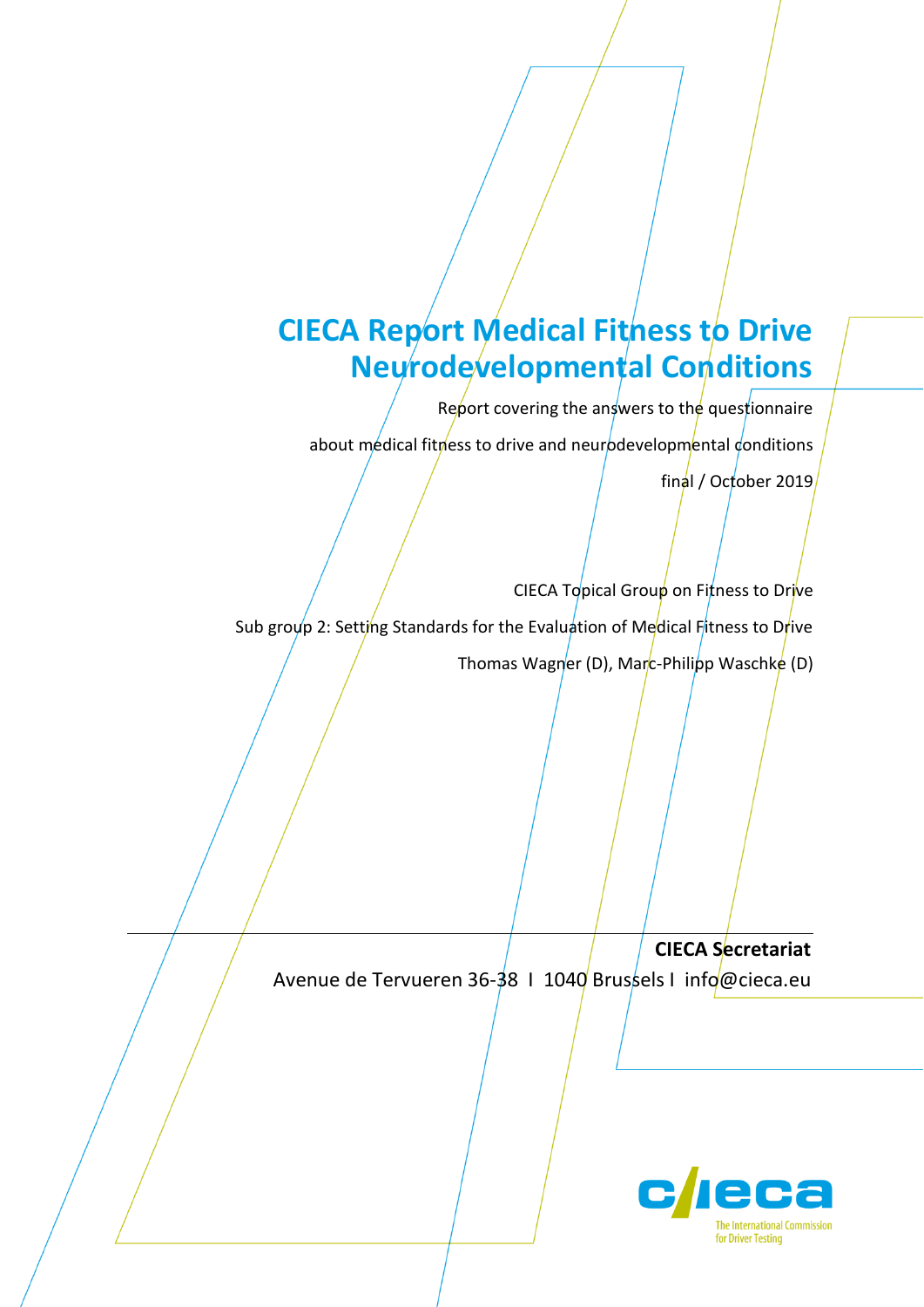# **TABLE OF CONTENTS**

| 1. |      |                                                                                    |  |  |  |
|----|------|------------------------------------------------------------------------------------|--|--|--|
| 2. |      |                                                                                    |  |  |  |
|    | 2.1. |                                                                                    |  |  |  |
|    | 2.2. |                                                                                    |  |  |  |
|    | 2.3. |                                                                                    |  |  |  |
|    | 2.4. |                                                                                    |  |  |  |
|    | 2.5. |                                                                                    |  |  |  |
|    | 2.6. |                                                                                    |  |  |  |
|    | 2.7. | Suggestion for grading stages of the condition and requirements for the drivers  5 |  |  |  |
|    | 2.8. | Special medical teams for carrying out assessments of medical fitness to drive 6   |  |  |  |
|    | 2.9. |                                                                                    |  |  |  |
|    |      | 2.10. Comments on the directives 2006/126/EC and 2009/113/EC, annex III on         |  |  |  |
|    |      |                                                                                    |  |  |  |
| З. |      |                                                                                    |  |  |  |
| 4. |      |                                                                                    |  |  |  |
|    |      |                                                                                    |  |  |  |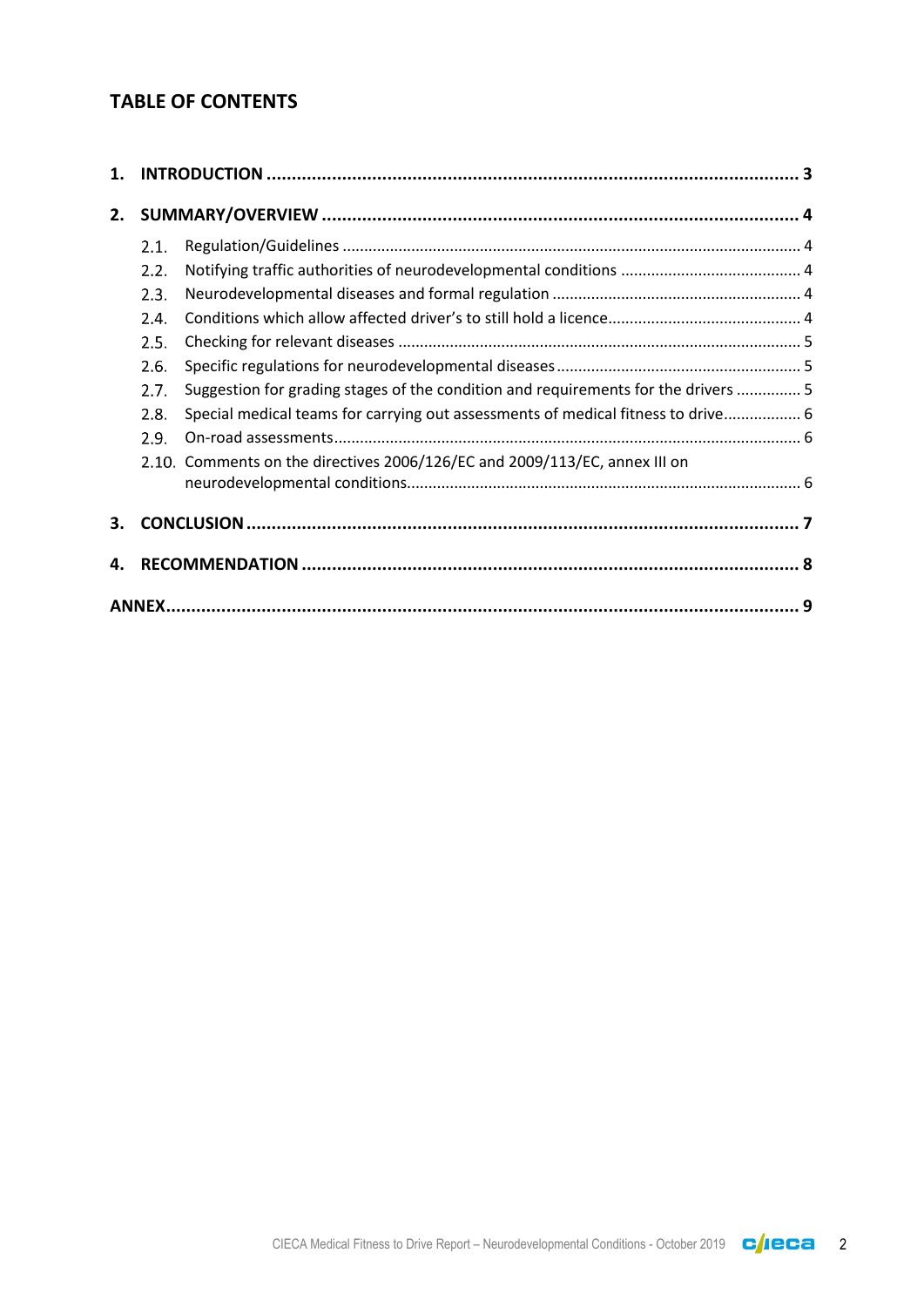## <span id="page-2-0"></span>**1. INTRODUCTION**

In the European Union, when applying or renewing a driving licence, drivers must meet the minimum standards of physical and mental fitness as defined in Annex III of the European directive [\(EU DIRECTIVE 2006/126/EC\)](https://eur-lex.europa.eu/legal-content/en/TXT/?uri=CELEX%3A32006L0126).

All EU countries need to comply with the EU Directives which they are to transpose into national legislation. The requirements for medical fitness are regulated in the Annex III of the EU directives and amendments on driver licencing (2006/126/EC; 2009/113/EC; 2014/85/EU; 2016/1106). However, as a directive requires member states to achieve a particular result without dictating the means of achieving that result, several countries developed national strategies, norms, and guidelines, and sometimes introduced more specific requirements. However, also on a more general level, the general national procedure is subject to significant variation. The national systems are not always the result of a fully and well considered rationale adhered when creating the system. In most cases the current systems are amended and tailored to political, social, economic, medical and historical realities in the respective countries.

With this questionnaire we tried to understand on a rather general level the differences and similarities between the general Medical Fitness to Drive (FTD) evaluation systems in different EU countries.

The second batch of questionnaires was sent out on the 30<sup>th</sup> November 2018 by email to 31 members of CIECA, followed by two reminders (the first mid-December and the second on the  $15<sup>th</sup>$  of January 2019). The last response arrived on  $18<sup>th</sup>$  of February 2019. An introductory letter explained its context, purpose, and requirements of the respondents.

The purpose of the questionnaire was not primarily to compare the different countries, but to generate a range of different possibilities in implementation of FTD guidelines. The results will therefore be described without specifically referring to individual countries.

The questionnaire consisted of 10 (main) questions and five sub-questions. Some questions had yes/no answers, others were open. Fifteen (15) countries responded in time to our inquiry: Austria, Belgium, Czech Republic, Denmark, Finland, France, Germany, Great Britain, Ireland, Lithuania, Luxembourg, Norway, Portugal, Spain and Sweden. Most of the countries (16) did not reply.

Neurodevelopmental conditions, or learning disabilities are numerous, but they all develop before a baby is born, during birth or in early childhood due to a serious illness on the child's side or an accident during pregnancy or birth like insufficient oxygen condition.

Prominent examples for such diseases are Down's Syndrome, Autism Spectrum Disorder, Asperger's Syndrome or Attention Deficit Hyperactivity Disorder (ADHD).

It is important to note that the severity of the conditions vary significantly. While the impact may be mild and allow people to live a relatively normal life, including driving a car safely, there are also severe cases where individuals require full-time help for everyday aspects and thus are unable to master the complex process of operating a vehicle in traffic.

The extent to which driving is impaired depends on the type and severity of neurological condition. Therefore, assessing one's FTD during the driver's application process is important.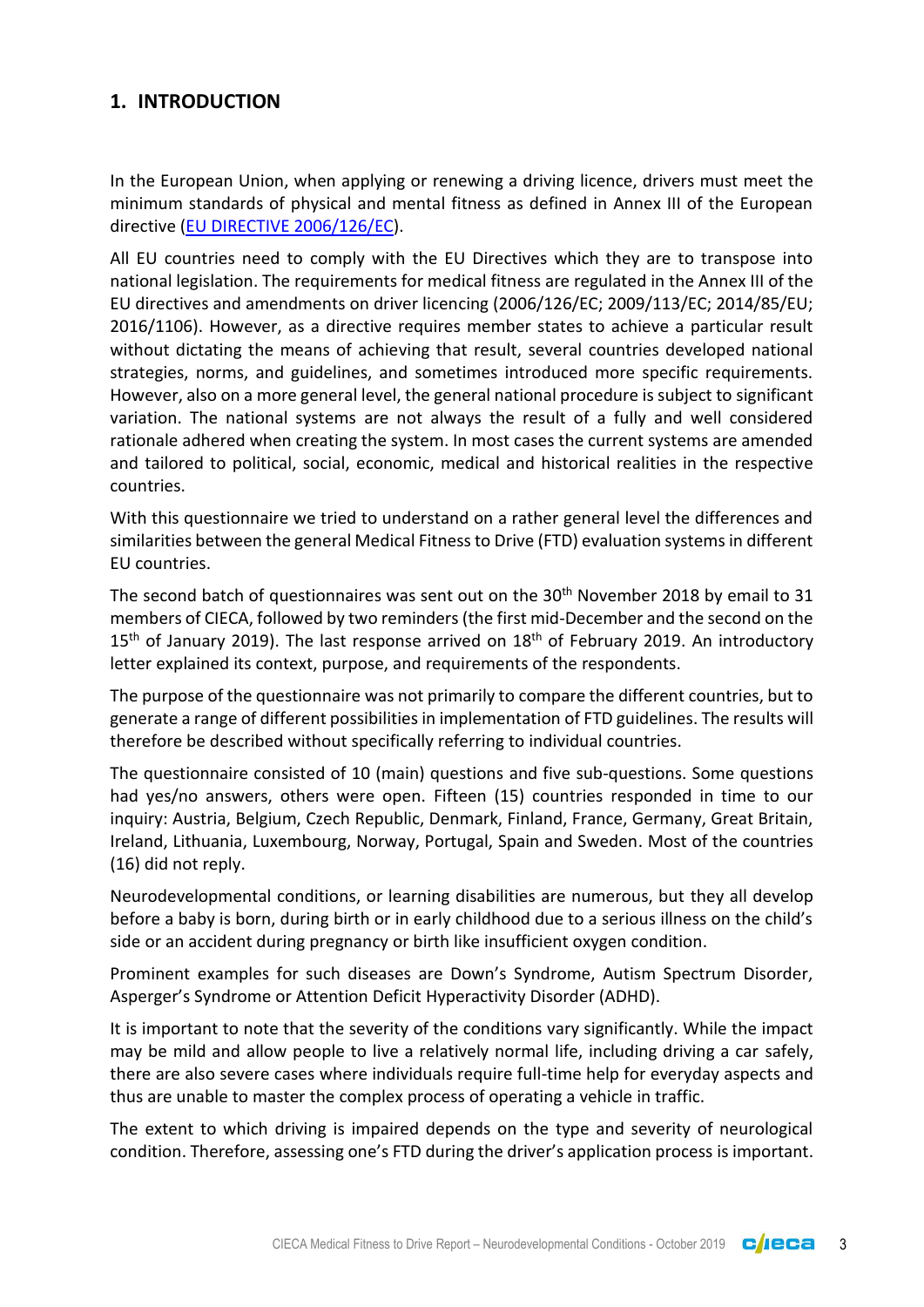# <span id="page-3-0"></span>**2. SUMMARY/OVERVIEW**

## <span id="page-3-1"></span>2.1. Regulation/Guidelines

All countries responded to this question, but only 4 - 6 out of them confirmed to have specific regulations / medical and psychological guidelines about assessing medical fitness to drive for individuals with neurodevelopmental conditions (e.g. ADHD, ADD, Asperger's Syndrome, Autism or learning disabilities) formulated in a law or driving licence ordinance. Only four countries confirmed the existence of such guidelines.

Based on the questionnaire only two countries specified the following guidelines for assessments:

Great Britain (Assessing fitness to drive – A guide for Medical professionals) Sweden (regulations from the Swedish Transport Agency's general advices [TSFS 2010:125])

## <span id="page-3-2"></span>**Notifying traffic authorities of neurodevelopmental conditions**

All countries responded to this item. In 12 from 15 cases (80 %), the traffic authorities are notified when applying for a driver's licence (first time or renewal). In that case a medical certificate by a medical professional (e.g. family doctor, general physician) must be submitted along with the formal application sheet.

A smaller percentage of 20 % rely on the driver's self-declaration of any relevant neurodevelopmental condition. Some countries (20 %) do not allow medical experts to convey private information about a patient to a third party such as the traffic authority in any circumstance. Other countries (France, Germany, Great Britain) have information transition processes via police reports.

#### <span id="page-3-3"></span>**Neurodevelopmental diseases and formal regulation**

Formal regulation in cases of neurodevelopmental diseases varies from country to country. While most countries do not explicitly mention any diseases in their respective assessments, a trend is still visible. Attention deficit hyperactivity disorder (ADHD) and Autism are the most prominent (40 %), closely followed by Attention deficit disorder (ADD) without hyperactivity and Asperger's Syndrome (both 33 %). Learning Disabilities are mentioned less frequently (27 %).

#### <span id="page-3-4"></span>**Conditions which allow affected driver's to still hold a licence**

93 % of the countries answered this question. In general, they do not have any specific conditions defined for continuing to hold a licence. In most cases (86 %) they demand an individual assessment by either a psychiatrist, a medical examiner or neuropsychological testing. If a person does not compromise road safety to a significant extent, he or she is allowed to drive.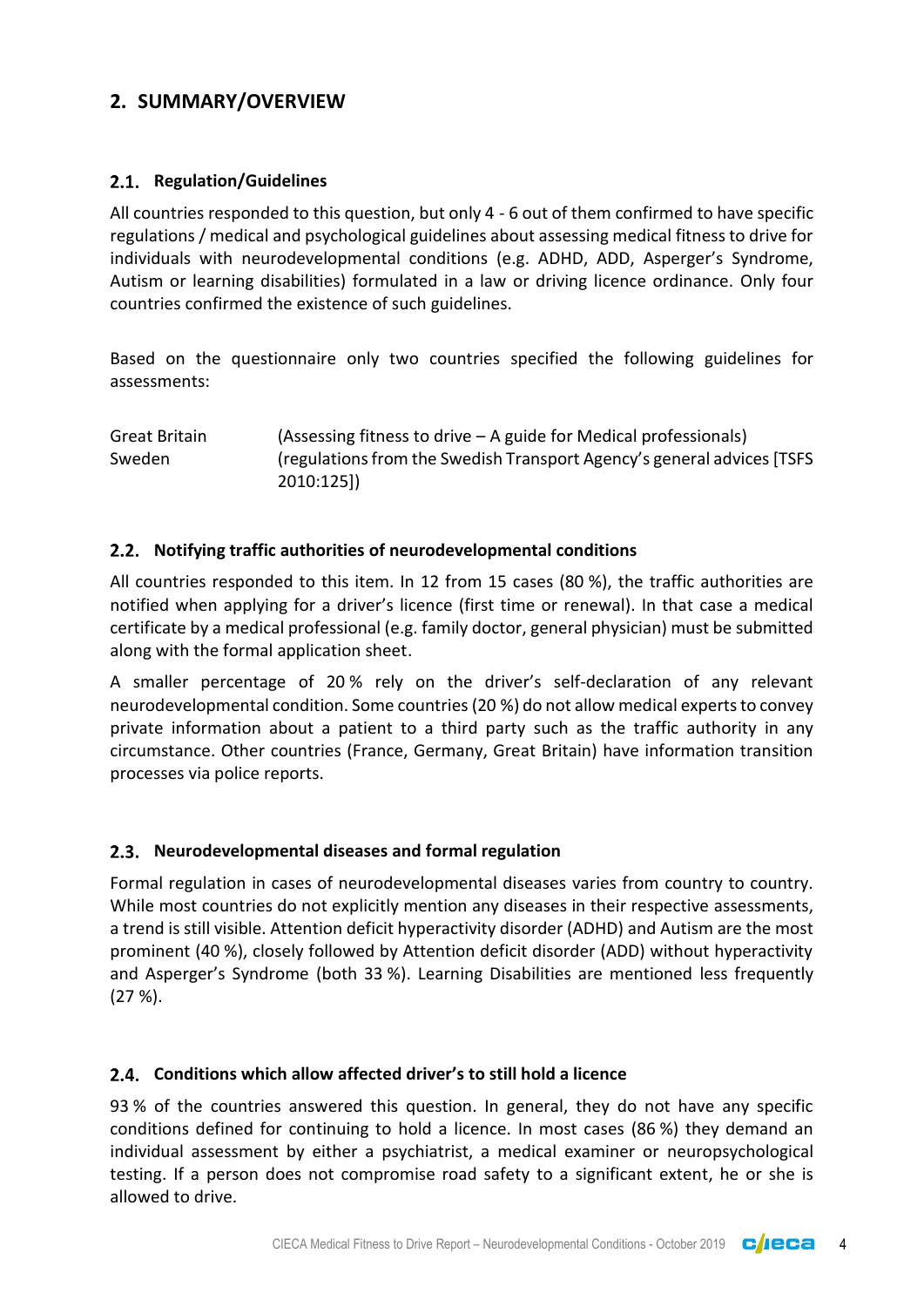This is not the case for severe forms of neurodevelopmental disorders, especially in cases of comorbidity, e.g. low IQ, impulsivity or emotional instability.

#### <span id="page-4-0"></span>**Checking for relevant diseases**

There is no standard way of checking for neurodevelopmental diseases as part of a regular procedure when applying for a driver's licence for the first time.

About one third of the answers reveal that the regular application process does not check for any neurodevelopmental conditions in any way. The other countries mostly rely on the applicant's self-declaration on the topic of neurodevelopmental conditions. If a condition is reported further investigations are initiated.

The assessments are numerous and all slightly different, but in most cases a neuropsychological or medical certificate must support the applicant's fitness to drive.

#### <span id="page-4-1"></span>**Specific regulations for neurodevelopmental diseases**

When asked for specific regulations for neurodevelopmental conditions in the FTD evaluation half of participating countries denied having any, sometimes pointing to guidelines helping in the diagnostic process. The other half cited the medical history as a subjective indicator as well as (neuro)psychological standardised testing and medical enquiries as objective measures.

In some countries, requirements for driving differ depending on the licence group. In summary, individuals suffering from a neurodevelopmental condition must either pass a higher threshold to acquire a Group 2 licence than for Group 1 or are not allowed to hold a Group 2 licence.

The answers to the question whether the regulations also specify the frequency of follow-up examinations were heterogenous. While short-term licences are quite common, almost no one shares a specific time limit. The reason given for this is that the frequency must reflect the individual condition and requirements.

#### <span id="page-4-2"></span>**Suggestion for grading stages of the condition and requirements for the drivers**

When asked if they had any suggestions for grading stages of the neurodevelopmental conditions, most answers rejected the idea, sometimes indicating the great differences between cases. They argued that an individual assessment could not always be classified into a fixed set of stages.

However, almost half mentioned specific rules for special neurodevelopmental conditions like learning disabilities or severe neurological diseases that should serve as diagnostic criteria in the assessment process. Thus, there is no consensus on a universally accepted guideline identifying the medical fitness to drive in cases of neurodevelopmental conditions.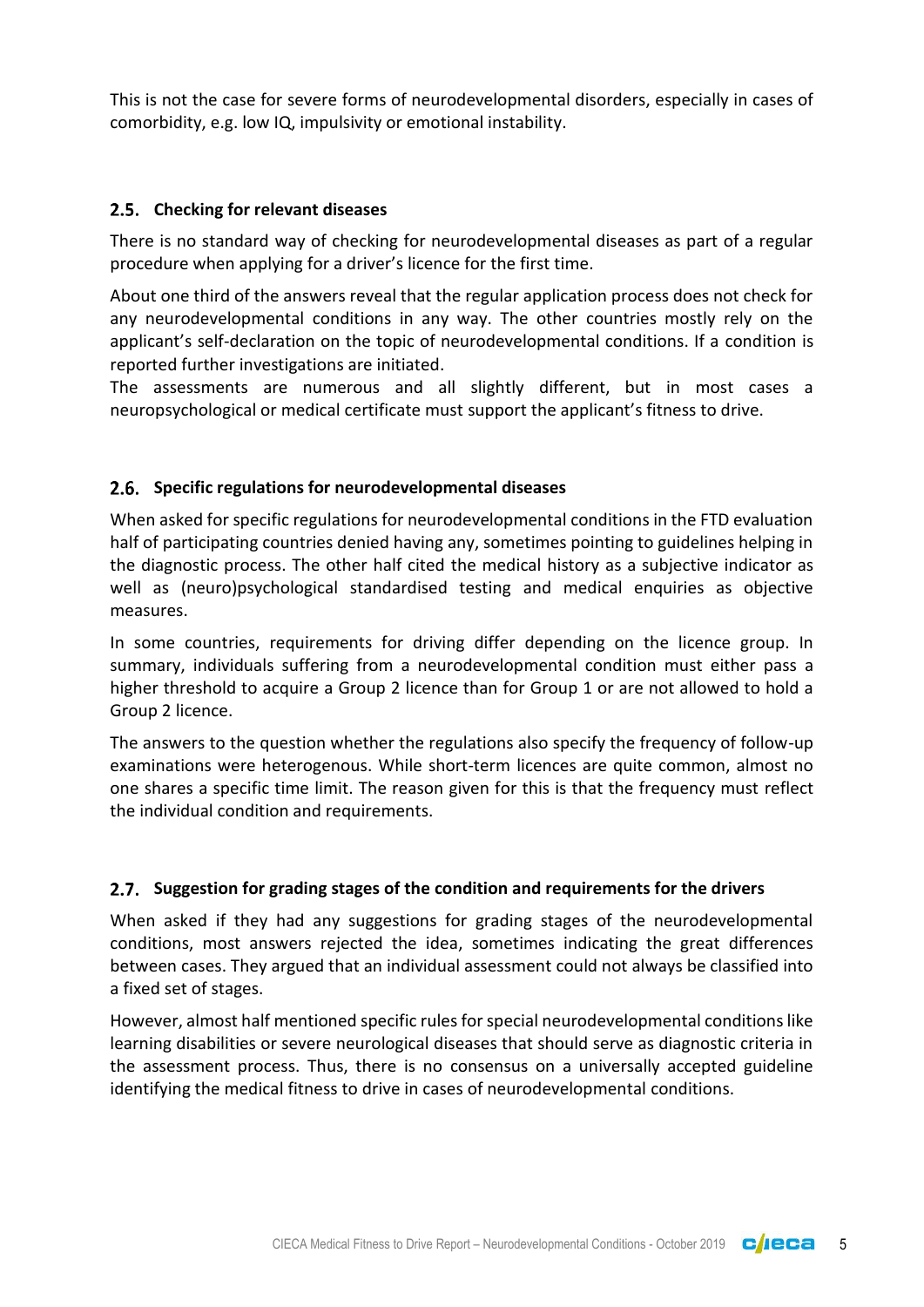#### <span id="page-5-0"></span>**Special medical teams for carrying out assessments of medical fitness to drive**

While a few countries like Belgium, Great Britain or Luxembourg have specialists within the health care system or specialized Assessment Centres (e.g. Germany) for carrying out the FTD assessments, there are mostly no special medical teams working purely on assessments of neurodevelopmental conditions.

However, the expertise of medical practitioners is often used through incorporating external medical certificates.

#### <span id="page-5-1"></span>**On-road assessments**

In Belgium, Denmark, Finland, Germany, Great Britain, Ireland, Lithuania, Luxembourg, Norway and Spain on-roads assessment are in use.

The methods of conducting the assessments vary between jurisdictions. The most notable aspect here is the strong variance in the institution or person assuming the assessor's role. This can be performed by specialized centres or driving examiners, depending on the country. In addition to this, differences can also be observed in the duration of the on-road assessment, as well as variety of road types included in the assessment.

## <span id="page-5-2"></span>**Comments on the directives 2006/126/EC and 2009/113/EC, annex III on neurodevelopmental conditions**

A small number of participating countries expressed an interest for more specific regulation of neurodevelopmental conditions. This should however serve only as a guideline and not as a new directive.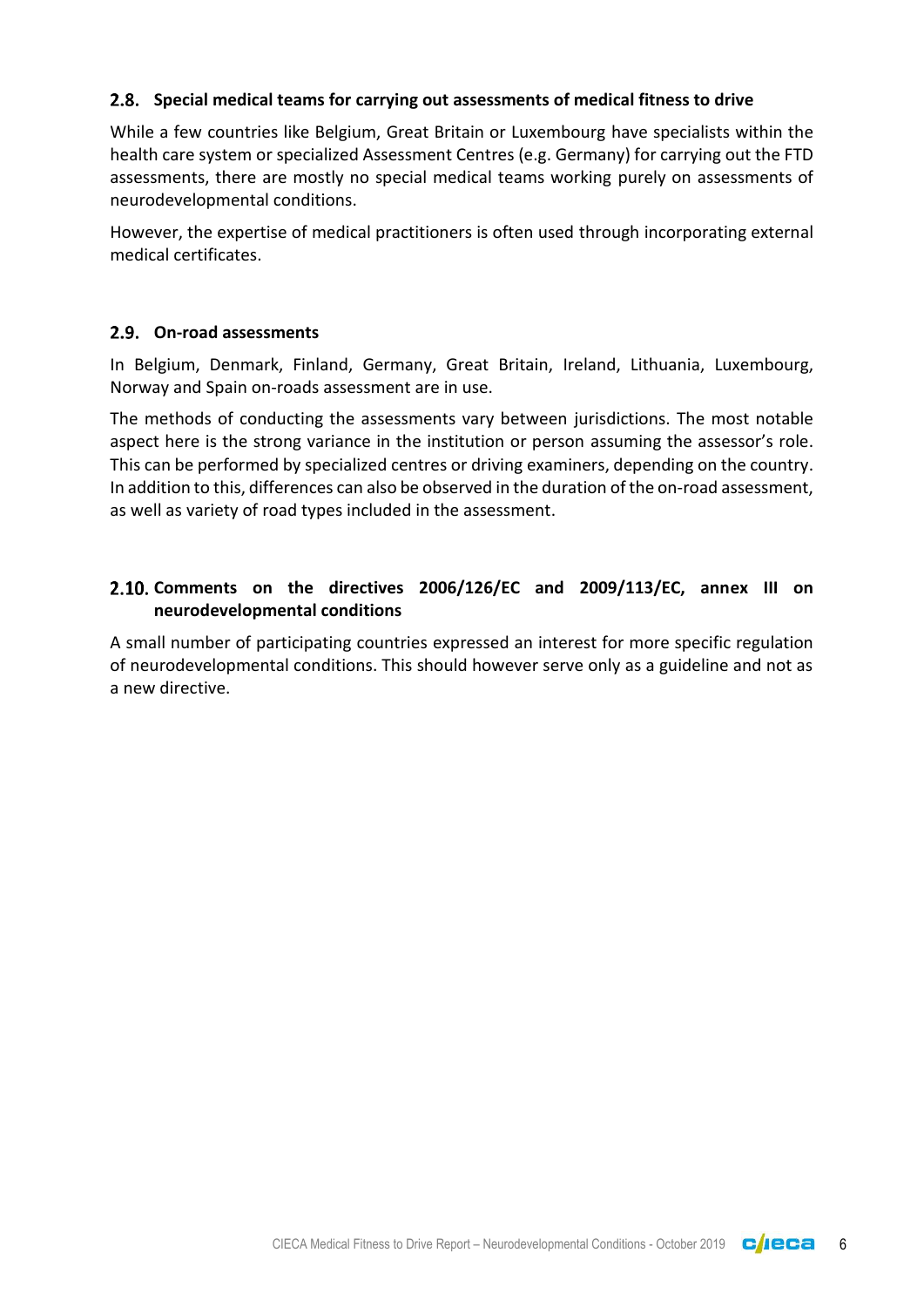## <span id="page-6-0"></span>**3. CONCLUSION**

Both the procedure to notify neurodevelopmental conditions to licencing authorities and the FTD assessment are heterogeneous. There are big differences in the regulations, the responsibilities to inform the authorities, practically every part of the assessments and the range of professionals responsible for these tasks.

There are no comprehensive guidelines for evaluating the impact of all neurodevelopmental conditions on FTD in any country. However, given the historical background or financial support in the different European Countries, it probably won't be possible to find common minimum standards for Europe at this moment on neurodevelopmental conditions.

- In most countries the traffic authorities are notified of neurodevelopmental conditions while the individual is applying for a driver's licence and the applicant or his doctor has to confirm that there is no significant safety risk.
- There is a large discrepancy in what is officially recognized as neurodevelopmental conditions regarding road safety in a relevant way between the countries. In many cases not all the neurodevelopmental conditions are explicitly mentioned in the national guidelines.
- Drivers affected to a serious extent by neurodevelopmental conditions are usually unable to hold a licence. Most traffic authorities rely on an individual assessment by a specialist.
- There is no generally accepted modality of assessment for neurodevelopmental diseases. In many cases a combination of subjective and objective measures is used to establish the FTD of an applicant.
- There is no commonly agreed staging system for neurodevelopmental conditions, but some countries expressed that it would be advantageous to have an agreed guideline as an orientation in the assessment process.
- Most countries have on-road assessments that vary in terms of practical implementation, but some countries do not.
- There were almost no comments on the directives 2006/126/EC and 2009/113/EC, annex III.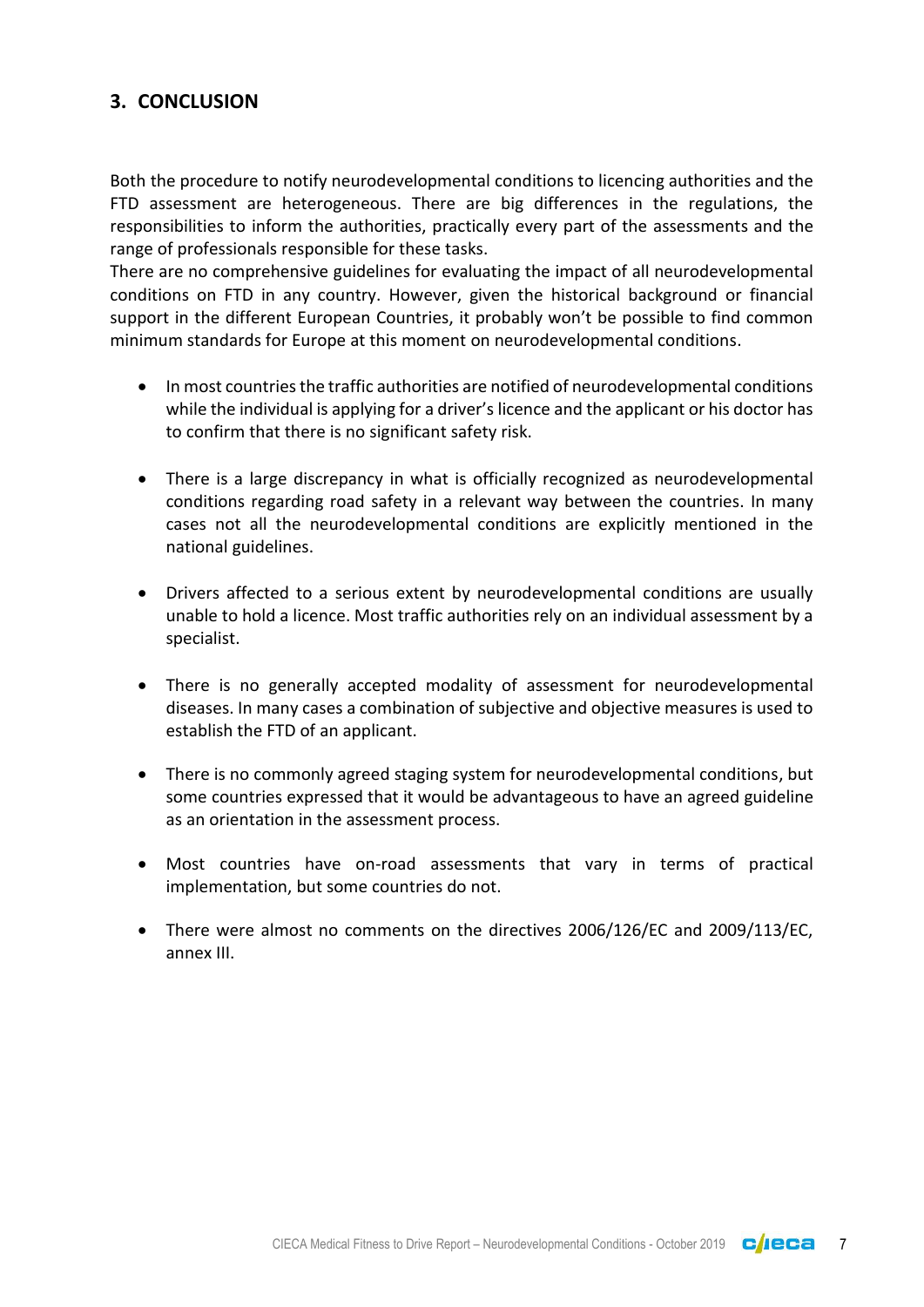## <span id="page-7-0"></span>**4. RECOMMENDATION**

ADHD is a relatively common but underdiagnosed chronic psychiatric disorder in adulthood. Epidemiological studies, for example, reported prevalence rates for Germany of between 3.1 % and 4.7 % in adults. From this it can be deduced that approximately 1.5 million drivers in Germany suffer from ADHD. Similar prevalence rates of about 5 % were found for American driving licence applicants.

Core symptoms of ADHD are considered:

- Lack of everyday organization
- Inefficient operation
- Poor impulse control
- Emotional instability.

In adult patients with ADHD, the prevalence rate for alcohol and drug abuse is 3 to 4 times higher compared to unimpaired adults. In addition, dissocial personality disorders occur in 12 - 23 % of all cases. Studies dealing with accident frequency found a 2 to 6-fold increased accident risk in ADHD patients compared to healthy people. Patients with ADHD are also more likely to hit and run. The road accidents of ADHD patients are mainly characterized by the fact that the cause of the accident is usually excessive speed and the accidents occur more frequently at night and on highways. ADHD patients are more likely to drive without a driving licence and are more likely to receive fines for traffic offences, in particular for exceeding the speed limit and risky driving behaviour. Therefore, the authors of this paper propose to include ADHD in the EU Driving Licence Directive as relevant for road safety and fitness to drive.

On the other hand, the on-road-risk among people suffering from intelligence deficits, learning disabilities or autism appears to be negligible. Here, society's task is to promote their appreciation of mobility through their participation and to counteract exclusion and stigmatisation. Therefore, all measures of the driving licence law should be exhausted in order to acquire and maintain the mobility of such people.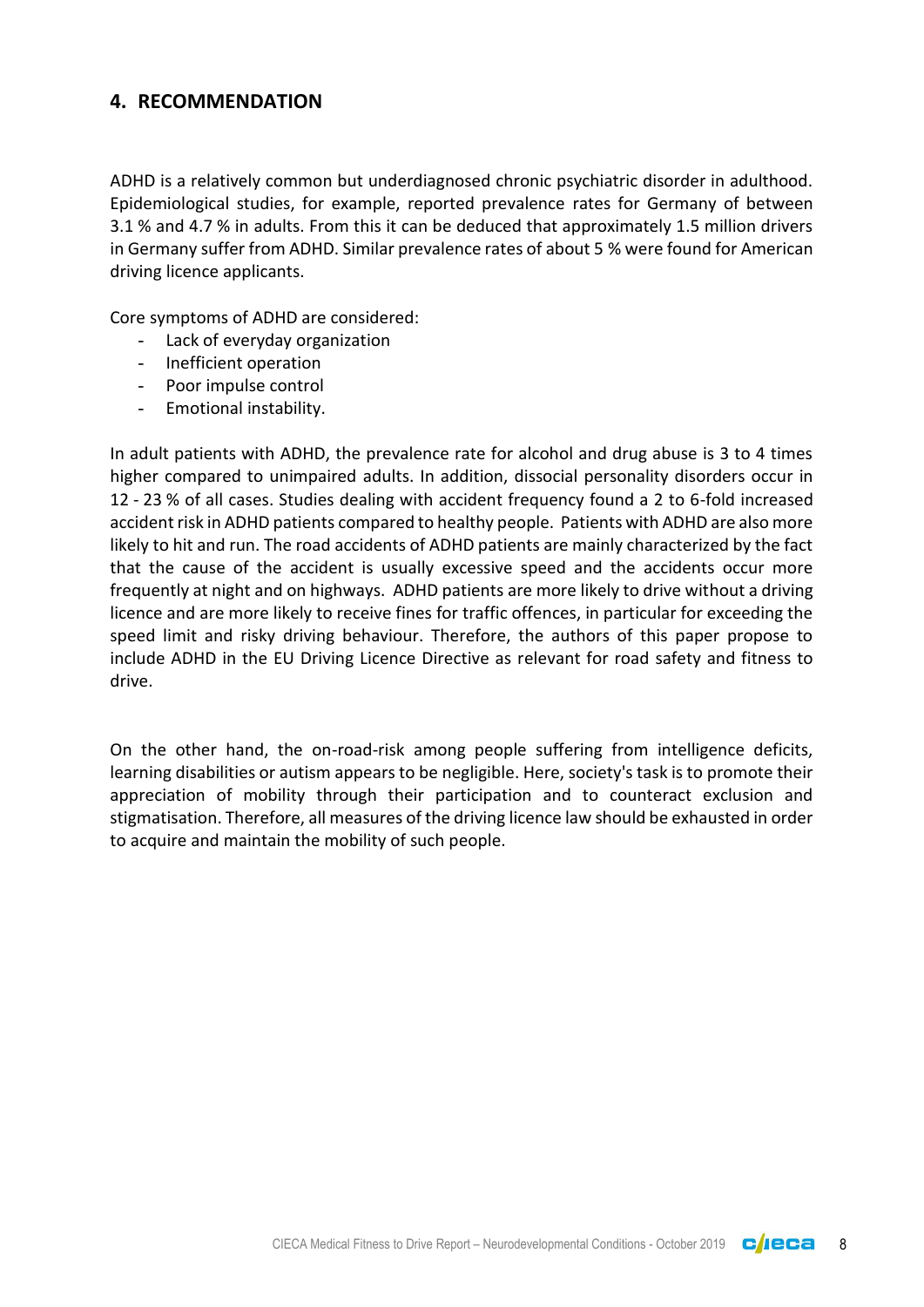# <span id="page-8-0"></span>**Annex**

#### **Austria**

| Question                                                                                                                                                                                                              | Yes/No<br>Answer | Answer/Remarks                                                                                                                                           |
|-----------------------------------------------------------------------------------------------------------------------------------------------------------------------------------------------------------------------|------------------|----------------------------------------------------------------------------------------------------------------------------------------------------------|
| Q1: How are neurodevelopmental conditions<br>starting at young age notified to the traffic<br>authority in your country?                                                                                              |                  | When the GP makes his assessment for the FTD and<br>gets to know one of these diseases he transfers the<br>applicant to the specialist of the authority. |
| Q2: What kind of diseases are under formal<br>regulation within your country under this term?                                                                                                                         |                  |                                                                                                                                                          |
| Q3: Under which condition is it allowed to hold a<br>license if a person suffers from severe<br>reduced<br><i>impairments</i><br>due<br>to<br>neurodevelopmental conditions?                                          |                  | no strictly regulations; eventually psychological<br>assessment                                                                                          |
| Q3.a: What are clear cut exclusion criteria?                                                                                                                                                                          |                  | $\overline{\phantom{a}}$                                                                                                                                 |
| Q4: Are these diseases checked as a regular<br>procedure if a young person applies for the driver<br>license first time?                                                                                              | No               |                                                                                                                                                          |
| Q5: How do you investigate this?                                                                                                                                                                                      |                  | $\overline{\phantom{a}}$                                                                                                                                 |
| Q6: Do you have specific regulations for diseases<br>like ADHD, ADD, Asperger's syndrome, Autism,<br><b>Learning Disablility?</b>                                                                                     | No               |                                                                                                                                                          |
| Q6.a: What are they?                                                                                                                                                                                                  |                  |                                                                                                                                                          |
| Q6.a.i: Do they differ for Group I and II?                                                                                                                                                                            |                  |                                                                                                                                                          |
| Q6.b: Do the regulations specifically require the<br>assessment of medical fitness to include any<br>subjective or objective parameters or both?                                                                      |                  |                                                                                                                                                          |
| Q6.b.i: Which ones, subjective (e.g. anamnesis:<br>experience of symptoms, self reflection, decision<br>making, triggering factors or questionnaire or<br>personality test) and objective (e.g. performance<br>test?) |                  |                                                                                                                                                          |
| Q6.c: Do the regulations also specify frequency of<br>inspections and the proof of<br>follow-up<br>continuous medical care?                                                                                           |                  |                                                                                                                                                          |
| Q7: Do you have suggestions for grading stages<br>disease<br>of the<br>and<br>therefore<br>different<br>requirements due to fitness to drive?                                                                         | No               |                                                                                                                                                          |
| Q8: Do you have specialized medical teams<br>within healthcare system that carry out                                                                                                                                  | No               |                                                                                                                                                          |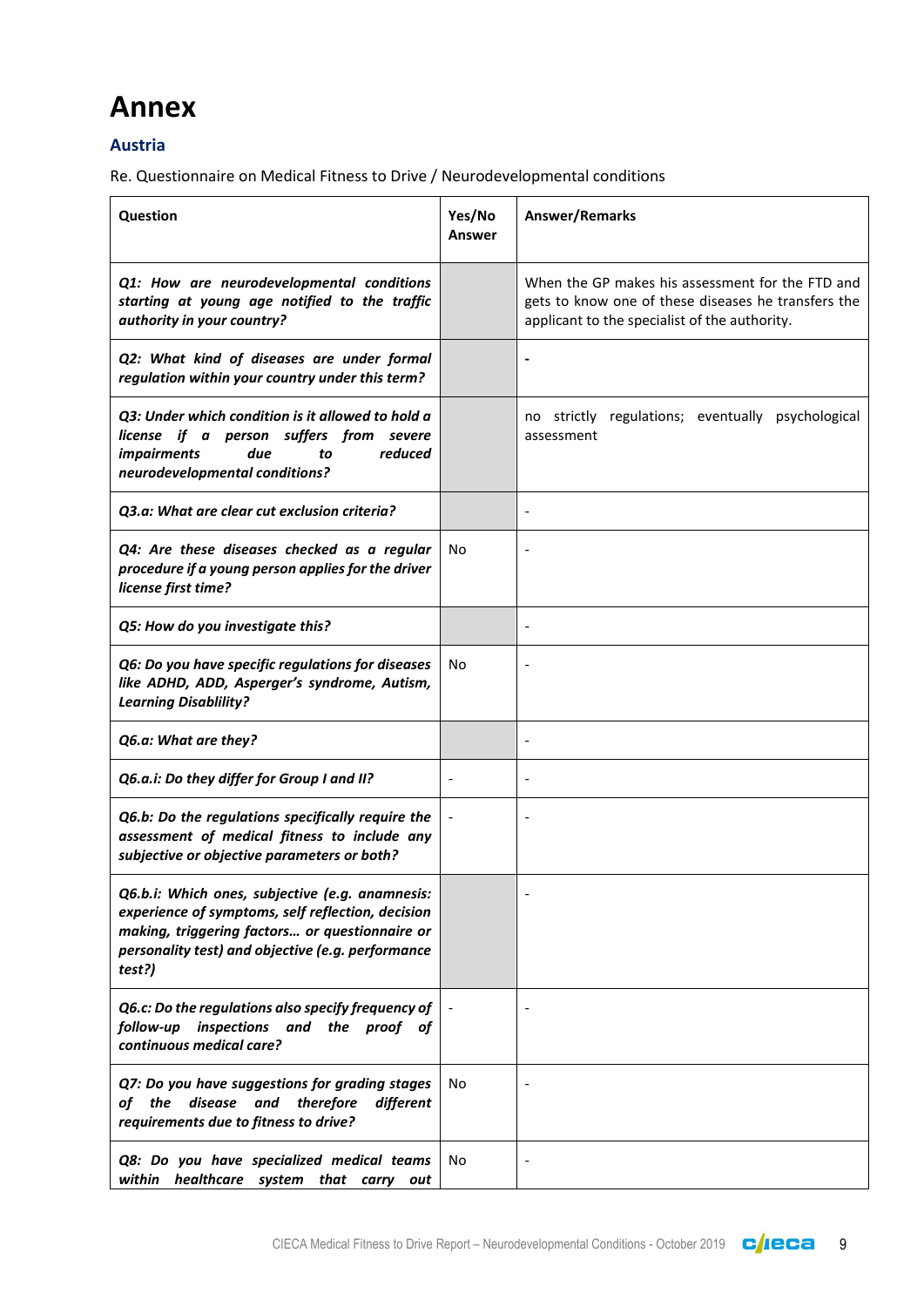| assessment of medical fitness to drive in cases of<br>deficits in neurodevelopmental conditions?                                                                         |     |  |
|--------------------------------------------------------------------------------------------------------------------------------------------------------------------------|-----|--|
| Q9: Do you have on-road assessment in assessing<br>fitness to drive for patients due to impaired<br>neurodevelopmental conditions?                                       | No. |  |
| Q9.a: If so, how is this done?                                                                                                                                           |     |  |
| Q10: Do you find anything special in the<br>directives 2006/126/EC and 2009/113/EC, annex<br>III on neurodevelopmental conditions that you<br>would like to see changed? |     |  |

## **Belgium**

| Question                                                                                                                                                                     | Yes/No<br><b>Answer</b> | <b>Answer/Remarks</b>                                                                                                                                                                                                    |
|------------------------------------------------------------------------------------------------------------------------------------------------------------------------------|-------------------------|--------------------------------------------------------------------------------------------------------------------------------------------------------------------------------------------------------------------------|
| Q1: How are neurodevelopmental conditions<br>starting at young age notified to the traffic<br>authority in your country?                                                     |                         | They are not. The MD diagnosing the condition has a<br>legal obligation towards his patient only, not towards<br>the authority                                                                                           |
| Q2: What kind of diseases are under formal<br>regulation within your country under this term?                                                                                |                         | others: none of them is being mentioned explicetly.<br>There is only a general reference to any condition<br>disturbance<br>of behavioural,<br>rise to<br>giving<br>judgemental, adaptational and perceptual capacities. |
| Q3: Under which condition is it allowed to hold a<br>license if a person suffers from severe<br>reduced<br><i>impairments</i><br>due<br>to<br>neurodevelopmental conditions? |                         | medical approval declaring<br>'free of relevant<br>functional consequences'                                                                                                                                              |
| Q3.a: What are clear cut exclusion criteria?                                                                                                                                 |                         | none                                                                                                                                                                                                                     |
| Q4: Are these diseases checked as a regular<br>procedure if a young person applies for the driver<br>license first time?                                                     | <b>Yes</b>              | briefly and broadly in the self declaration, but the<br>exact diagnoses are not mentioned. only to any<br>condition giving rise to disturbance of behavioural,<br>judgemental, adaptational and perceptual capacities.   |
| Q5: How do you investigate this?                                                                                                                                             |                         | generally, when refered to specialised FTD evaluation<br>general<br>(CARA):<br>neuropsychological<br>centre<br>assessment and practical driving assessment                                                               |
| Q6: Do you have specific regulations for diseases<br>like ADHD, ADD, Asperger's syndrome, Autism,<br><b>Learning Disablility?</b>                                            | N <sub>o</sub>          |                                                                                                                                                                                                                          |
| Q6.a: What are they?                                                                                                                                                         |                         |                                                                                                                                                                                                                          |
| Q6.a.i: Do they differ for Group I and II?                                                                                                                                   | No                      |                                                                                                                                                                                                                          |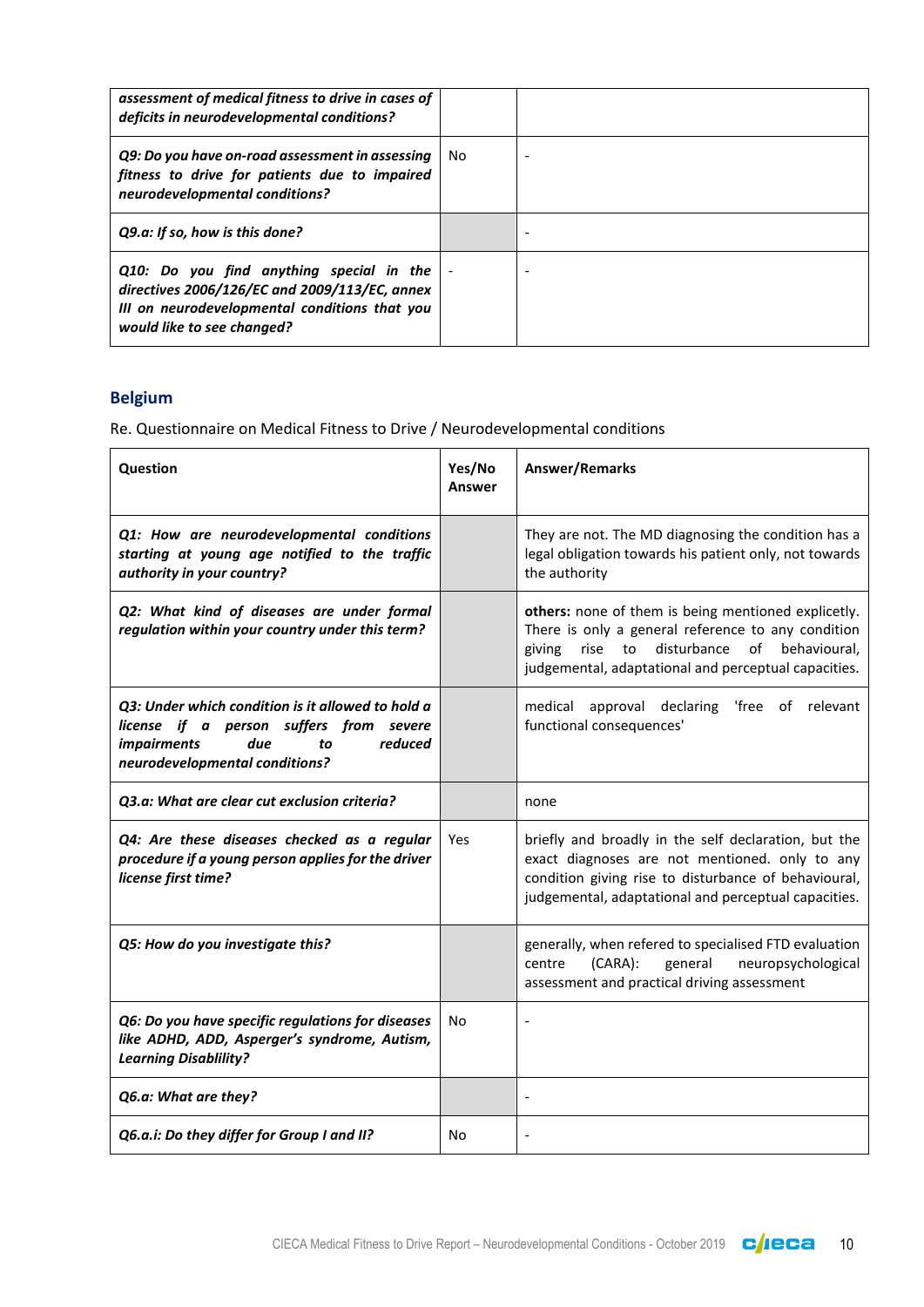| Q6.b: Do the regulations specifically require the<br>assessment of medical fitness to include any<br>subjective or objective parameters or both?                                                                      | No         |                                                                                                                                                                                                                                       |
|-----------------------------------------------------------------------------------------------------------------------------------------------------------------------------------------------------------------------|------------|---------------------------------------------------------------------------------------------------------------------------------------------------------------------------------------------------------------------------------------|
| Q6.b.i: Which ones, subjective (e.g. anamnesis:<br>experience of symptoms, self reflection, decision<br>making, triggering factors or questionnaire or<br>personality test) and objective (e.g. performance<br>test?) |            |                                                                                                                                                                                                                                       |
| Q6.c: Do the regulations also specify frequency of<br>follow-up inspections and the proof of<br>continuous medical care?                                                                                              | No         |                                                                                                                                                                                                                                       |
| Q7: Do you have suggestions for grading stages<br>of the<br>disease<br>and<br>therefore<br>different<br>requirements due to fitness to drive?                                                                         | Yes        | perhaps following the new diagnostic criteria of eg<br>ASS, we definitely need to specify from what stage we<br>need to be concerned. But perhaps the traditional<br>definitions are not functional enough to be of any use<br>in FTD |
| Q8: Do you have specialized medical teams<br>within healthcare system that carry out<br>assessment of medical fitness to drive in cases of<br>deficits in neurodevelopmental conditions?                              | <b>Yes</b> | when referred to specialised FTD evalution centre:<br>CARA. FTD evaluations for any condition with an<br>impairing functional consequence                                                                                             |
| Q9: Do you have on-road assessment in assessing<br>fitness to drive for patients due to impaired<br>neurodevelopmental conditions?                                                                                    | Yes        | as for any other condition at CARA                                                                                                                                                                                                    |
| Q9.a: If so, how is this done?                                                                                                                                                                                        |            | dual control car, no specified routes, driving with the<br>aim of determining functional consequences on<br>driving                                                                                                                   |
| Q10: Do you find anything special in the<br>directives 2006/126/EC and 2009/113/EC, annex<br>III on neurodevelopmental conditions that you<br>would like to see changed?                                              | Yes        | are they mentioned? These are relatively new<br>conditions. We should also take into account the<br>change in definitions of those conditions; therefore<br>mentioning a diagnose might not be the best option;                       |

## **Czech Republic**

| <b>Question</b>                                                                                                          | Yes/No<br><b>Answer</b> | <b>Answer/Remarks</b>                                                                                                                                                                    |
|--------------------------------------------------------------------------------------------------------------------------|-------------------------|------------------------------------------------------------------------------------------------------------------------------------------------------------------------------------------|
| Q1: How are neurodevelopmental conditions<br>starting at young age notified to the traffic<br>authority in your country? |                         | Every physician has a duty to notify patient's eventual<br>disability to local authority (that means not only to<br>registering GP). In this case GP don't recemmend<br>driving licence. |
| Q2: What kind of diseases are under formal<br>regulation within your country under this term?                            |                         | others: no limits still, it depends on functional<br>capacity and it is strictly individually                                                                                            |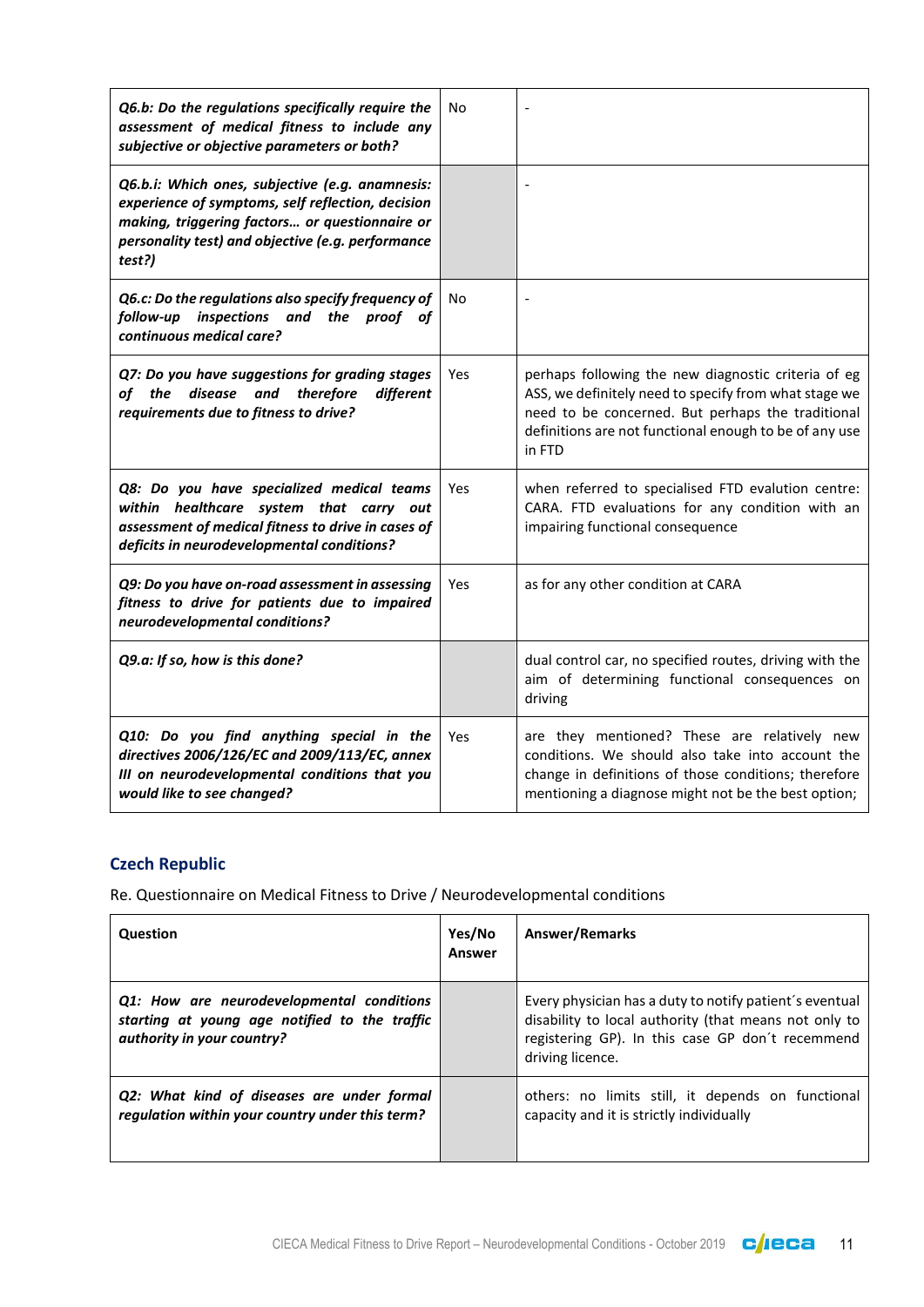| Q3: Under which condition is it allowed to hold a<br>license if a person suffers from severe<br>due<br>reduced<br><i>impairments</i><br>to<br>neurodevelopmental conditions?                                          |    | there are not specificic conditions for severe<br>impairments, in mild specific traffic psychological<br>tests sets are used incertificated equiped laboratory |
|-----------------------------------------------------------------------------------------------------------------------------------------------------------------------------------------------------------------------|----|----------------------------------------------------------------------------------------------------------------------------------------------------------------|
| O3.a: What are clear cut exclusion criteria?                                                                                                                                                                          |    | individual specific by traffic psychological tests sets                                                                                                        |
| Q4: Are these diseases checked as a regular<br>procedure if a young person applies for the driver<br>license first time?                                                                                              | No |                                                                                                                                                                |
| Q5: How do you investigate this?                                                                                                                                                                                      |    |                                                                                                                                                                |
| Q6: Do you have specific regulations for diseases<br>like ADHD, ADD, Asperger's syndrome, Autism,<br><b>Learning Disablility?</b>                                                                                     | No |                                                                                                                                                                |
| Q6.a: What are they?                                                                                                                                                                                                  |    |                                                                                                                                                                |
| Q6.a.i: Do they differ for Group I and II?                                                                                                                                                                            |    |                                                                                                                                                                |
| Q6.b: Do the regulations specifically require the<br>assessment of medical fitness to include any<br>subjective or objective parameters or both?                                                                      |    |                                                                                                                                                                |
| Q6.b.i: Which ones, subjective (e.g. anamnesis:<br>experience of symptoms, self reflection, decision<br>making, triggering factors or questionnaire or<br>personality test) and objective (e.g. performance<br>test?) |    |                                                                                                                                                                |
| Q6.c: Do the regulations also specify frequency of<br>inspections and the proof of<br>follow-up<br>continuous medical care?                                                                                           |    |                                                                                                                                                                |
| Q7: Do you have suggestions for grading stages<br>disease and therefore<br>different<br>of the<br>requirements due to fitness to drive?                                                                               | No |                                                                                                                                                                |
| Q8: Do you have specialized medical teams<br>within healthcare system that carry out<br>assessment of medical fitness to drive in cases of<br>deficits in neurodevelopmental conditions?                              | No |                                                                                                                                                                |
| Q9: Do you have on-road assessment in assessing<br>fitness to drive for patients due to impaired<br>neurodevelopmental conditions?                                                                                    | No |                                                                                                                                                                |
| Q9.a: If so, how is this done?                                                                                                                                                                                        |    |                                                                                                                                                                |
| Q10: Do you find anything special in the<br>directives 2006/126/EC and 2009/113/EC, annex<br>III on neurodevelopmental conditions that you<br>would like to see changed?                                              | No |                                                                                                                                                                |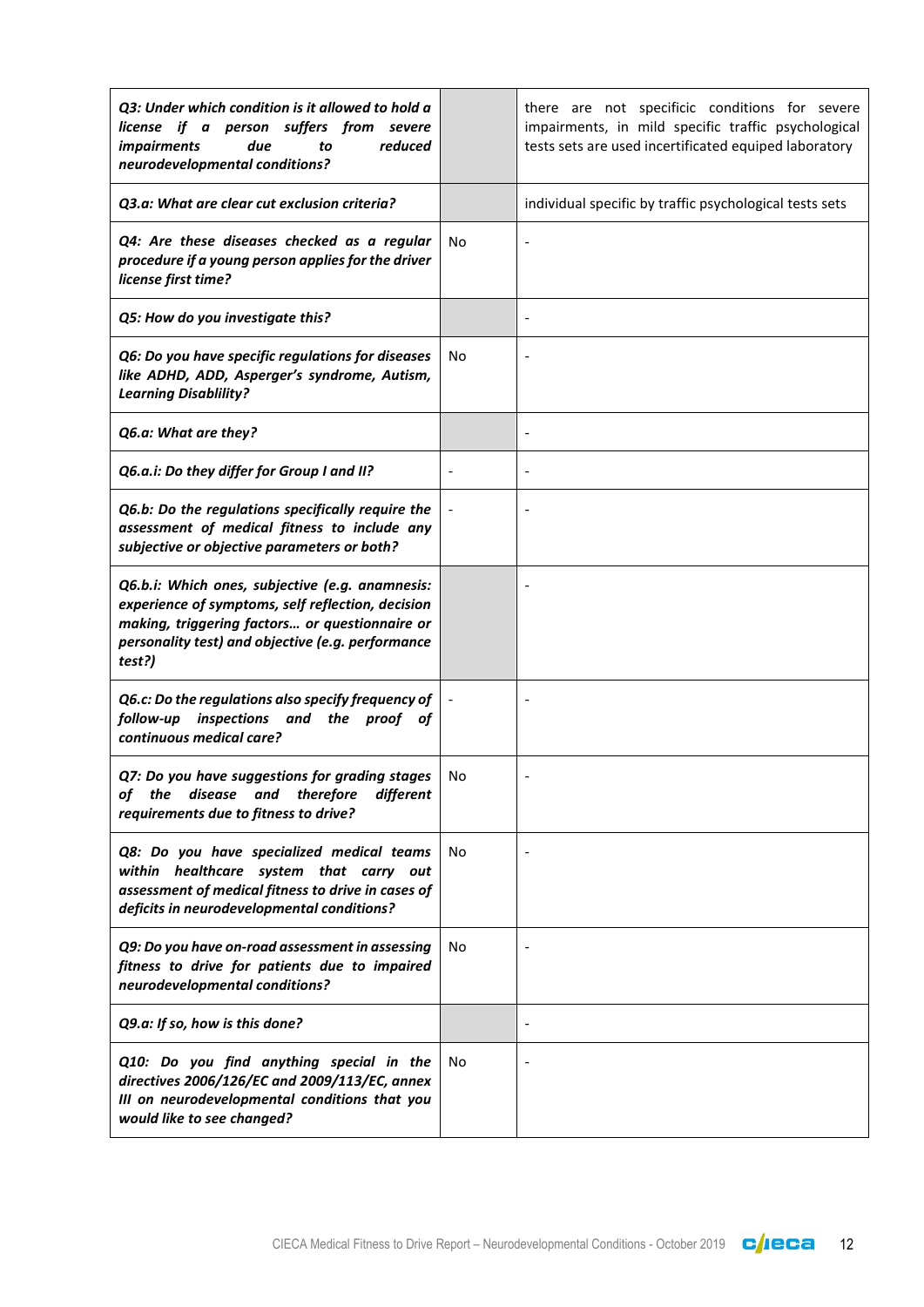#### **Denmark**

| Question                                                                                                                                                                     | Yes/No<br><b>Answer</b> | Answer/Remarks                                                                                                                                                                                                                                                                                                  |
|------------------------------------------------------------------------------------------------------------------------------------------------------------------------------|-------------------------|-----------------------------------------------------------------------------------------------------------------------------------------------------------------------------------------------------------------------------------------------------------------------------------------------------------------|
| Q1: How are neurodevelopmental conditions<br>starting at young age notified to the traffic<br>authority in your country?                                                     |                         | When applying for a driving license, a medical<br>certificate must be submitted with the application.<br>The medical certificate must state if the applicant<br>suffers from neurodevelopmental conditions.                                                                                                     |
| Q2: What kind of diseases are under formal<br>regulation within your country under this term?                                                                                |                         | Attention deficit hyperactivity disorder (ADHD)<br>Attention deficit disorder (ADD) without hyperactivity                                                                                                                                                                                                       |
| Q3: Under which condition is it allowed to hold a<br>license if a person suffers from severe<br><i>impairments</i><br>reduced<br>due<br>to<br>neurodevelopmental conditions? |                         | In the case of hyperkinetic disorders where no<br>indication of pretreatment with central stimulants<br>has been found, driving licenses can usually be issued<br>and renewed without special conditions. In the case<br>of hyperkinetic disorders involving central stimulant<br>drugs, the following applies: |
|                                                                                                                                                                              |                         | Group 1: When a driving license is issued for the first<br>time, it should usually be issued with terms of a time<br>limit of 2 years. If the condition is stable, it is usually<br>recommended that the driving license be issued<br>without special time limit.                                               |
|                                                                                                                                                                              |                         | Group 2: When a driving license is issued for the first<br>time, if should usually be issued with terms of a time<br>limit of 2 years. If the condition is stable, it is usually<br>recommended that the driving license be issued with<br>an individually fixed time limit of a maximum of five<br>years       |
|                                                                                                                                                                              |                         | In uncomplicated cases, the medical certificate is<br>enough, in order to get a driving license.                                                                                                                                                                                                                |
|                                                                                                                                                                              |                         | In uncomplicated cases, the general medical<br>certificate is sufficient.                                                                                                                                                                                                                                       |
|                                                                                                                                                                              |                         | For driving licenses for group 2, there should be a<br>medical opinion, usually from a specialist in<br>psychiatry, with information on the severity, stability<br>and patient compliance of treatment and fitness to<br>drive.                                                                                 |
| Q3.a: What are clear cut exclusion criteria?                                                                                                                                 |                         | The question must be considered individually in each<br>case                                                                                                                                                                                                                                                    |
| Q4: Are these diseases checked as a regular<br>procedure if a young person applies for the driver<br>license first time?                                                     | No                      |                                                                                                                                                                                                                                                                                                                 |
| Q5: How do you investigate this?                                                                                                                                             |                         |                                                                                                                                                                                                                                                                                                                 |
| Q6: Do you have specific regulations for diseases<br>like ADHD, ADD, Asperger's syndrome, Autism,<br><b>Learning Disablility?</b>                                            | Yes                     |                                                                                                                                                                                                                                                                                                                 |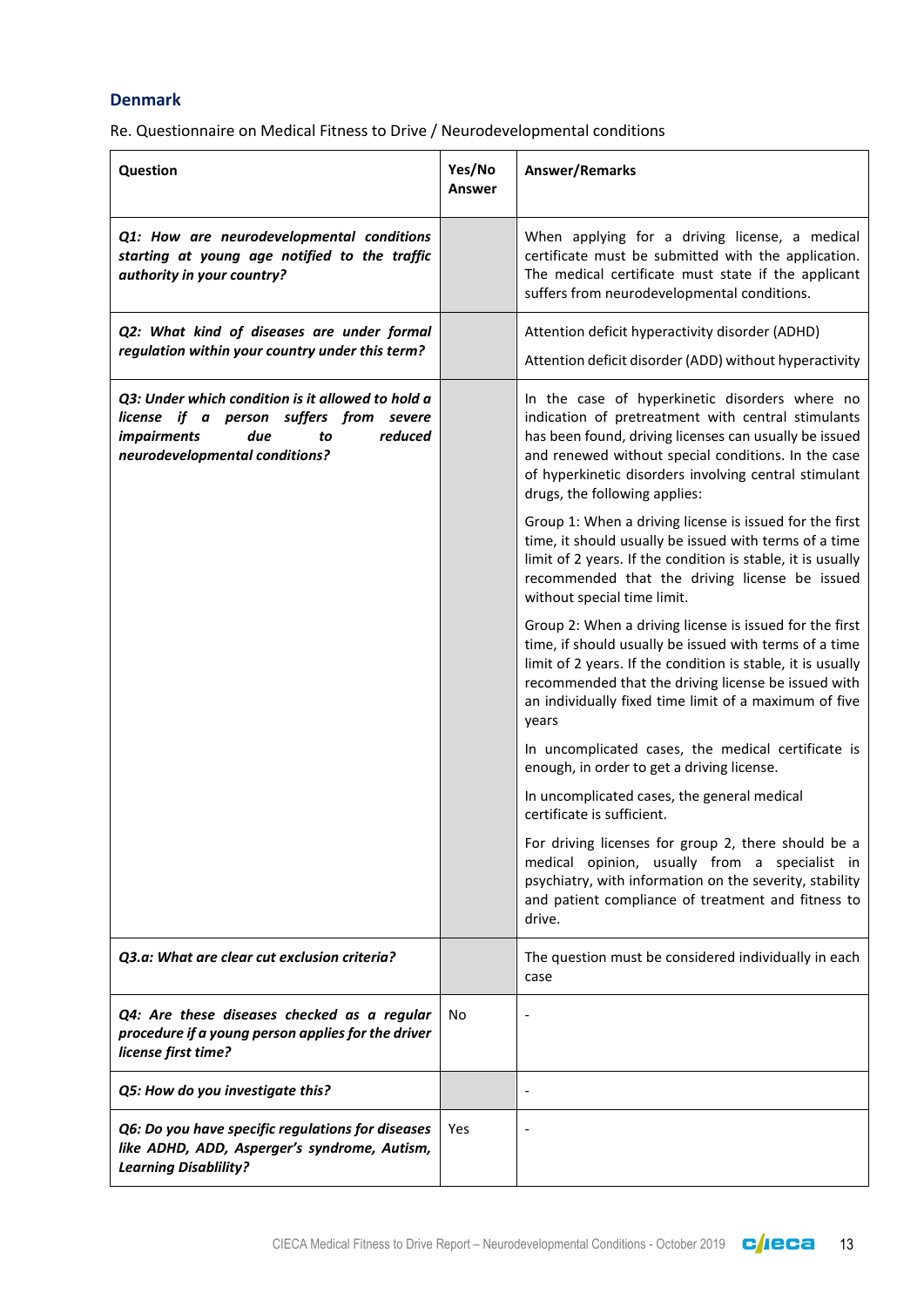| Q6.a: What are they?                                                                                                                                                                                                  |     | Please see the answer in Q 3.                                                                                                                                                                                                                                                                                                                                                                                     |
|-----------------------------------------------------------------------------------------------------------------------------------------------------------------------------------------------------------------------|-----|-------------------------------------------------------------------------------------------------------------------------------------------------------------------------------------------------------------------------------------------------------------------------------------------------------------------------------------------------------------------------------------------------------------------|
| Q6.a.i: Do they differ for Group I and II?                                                                                                                                                                            | Yes | Please see the answer in $Q$ 3.                                                                                                                                                                                                                                                                                                                                                                                   |
| Q6.b: Do the regulations specifically require the<br>assessment of medical fitness to include any<br>subjective or objective parameters or both?                                                                      | No  |                                                                                                                                                                                                                                                                                                                                                                                                                   |
| Q6.b.i: Which ones, subjective (e.g. anamnesis:<br>experience of symptoms, self reflection, decision<br>making, triggering factors or questionnaire or<br>personality test) and objective (e.g. performance<br>test?) |     |                                                                                                                                                                                                                                                                                                                                                                                                                   |
| Q6.c: Do the regulations also specify frequency of<br>follow-up<br>inspections and<br>the proof of<br>continuous medical care?                                                                                        | No  |                                                                                                                                                                                                                                                                                                                                                                                                                   |
| Q7: Do you have suggestions for grading stages<br>and therefore<br>disease<br>of the<br>different<br>requirements due to fitness to drive?                                                                            | No  |                                                                                                                                                                                                                                                                                                                                                                                                                   |
| Q8: Do you have specialized medical teams<br>within healthcare system that carry out<br>assessment of medical fitness to drive in cases of<br>deficits in neurodevelopmental conditions?                              | No  |                                                                                                                                                                                                                                                                                                                                                                                                                   |
| Q9: Do you have on-road assessment in assessing<br>fitness to drive for patients due to impaired<br>neurodevelopmental conditions?                                                                                    | Yes | The police may, if the medical certificate speaks for it,<br>require the applicant to submit an indicative health<br>driving test to assess whether a driving license can be<br>issued or, if necessary, issued on special terms. Thus,<br>it is the police's assessment whether an indicative<br>health driving test is required.                                                                                |
| Q9.a: If so, how is this done?                                                                                                                                                                                        |     | An indicative health driving test takes 60 minutes. The<br>driving test usually follows a more detailed route in<br>and out of the city area, which operates at varying<br>speeds, on different road types and with varying<br>traffic intensities. The person concerned will be<br>the following elements: memory,<br>tested<br>in<br>direction<br>orientation,<br>space<br>and<br>sense<br>and<br>concentration |
| Q10: Do you find anything special in the<br>directives 2006/126/EC and 2009/113/EC, annex<br>III on neurodevelopmental conditions that you<br>would like to see changed?                                              |     |                                                                                                                                                                                                                                                                                                                                                                                                                   |

#### **Denmark Addition**

| Question | Yes/No | Answer/Remarks |
|----------|--------|----------------|
|          | Answer |                |
|          |        |                |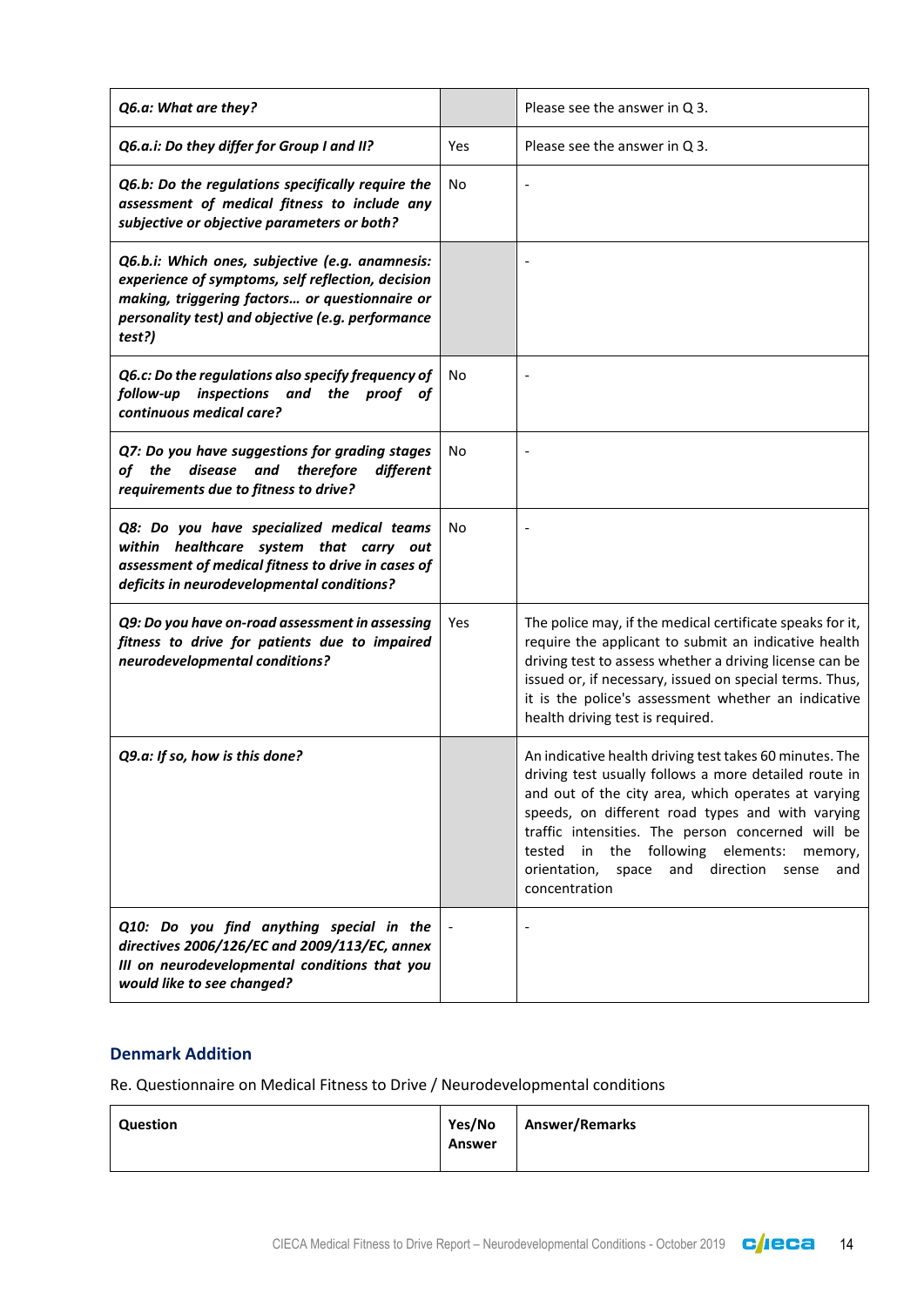| Q1: How are neurodevelopmental conditions<br>starting at young age notified to the traffic<br>authority in your country?                                                                                              |     | Medical certificate issued by own doctor                                                                                                   |
|-----------------------------------------------------------------------------------------------------------------------------------------------------------------------------------------------------------------------|-----|--------------------------------------------------------------------------------------------------------------------------------------------|
| Q2: What kind of diseases are under formal<br>regulation within your country under this term?                                                                                                                         |     | Attention deficit hyperactivity disorder (ADHD)<br>Attention deficit disorder (ADD) without hyperactivity<br>Asperger's syndrome<br>Autism |
| Q3: Under which condition is it allowed to hold a<br>license if a person suffers from severe<br><i>impairments</i><br>due<br>reduced<br>to<br>neurodevelopmental conditions?                                          |     | If a concrete medical assessment is usually assessed<br>by a specialist in psychiatry, the person is counted.                              |
| Q3.a: What are clear cut exclusion criteria?                                                                                                                                                                          |     | a doctor does not assess the person not fit to drive                                                                                       |
| Q4: Are these diseases checked as a regular<br>procedure if a young person applies for the driver<br>license first time?                                                                                              | Yes | implicit in a medical certificate issued by own doctor                                                                                     |
| Q5: How do you investigate this?                                                                                                                                                                                      |     | Medical certificate issued by own doctor                                                                                                   |
| Q6: Do you have specific regulations for diseases<br>like ADHD, ADD, Asperger's syndrome, Autism,<br><b>Learning Disablility?</b>                                                                                     | Yes | Only in the case of drug treatment                                                                                                         |
| Q6.a: What are they?                                                                                                                                                                                                  |     | Increased health control through time limitation of<br>driving<br>license with treatment with<br>central<br>stimulants.                    |
| Q6.a.i: Do they differ for Group I and II?                                                                                                                                                                            | Yes | Health check with shorter time intervals                                                                                                   |
| Q6.b: Do the regulations specifically require the<br>assessment of medical fitness to include any<br>subjective or objective parameters or both?                                                                      | No  |                                                                                                                                            |
| Q6.b.i: Which ones, subjective (e.g. anamnesis:<br>experience of symptoms, self reflection, decision<br>making, triggering factors or questionnaire or<br>personality test) and objective (e.g. performance<br>test?) |     |                                                                                                                                            |
| Q6.c: Do the regulations also specify frequency of<br>inspections and the proof of<br>follow-up<br>continuous medical care?                                                                                           | Yes | see Q6a                                                                                                                                    |
| Q7: Do you have suggestions for grading stages<br>of the disease and<br>therefore<br>different<br>requirements due to fitness to drive?                                                                               | No  |                                                                                                                                            |
| Q8: Do you have specialized medical teams<br>within healthcare system that carry out<br>assessment of medical fitness to drive in cases of<br>deficits in neurodevelopmental conditions?                              | No  |                                                                                                                                            |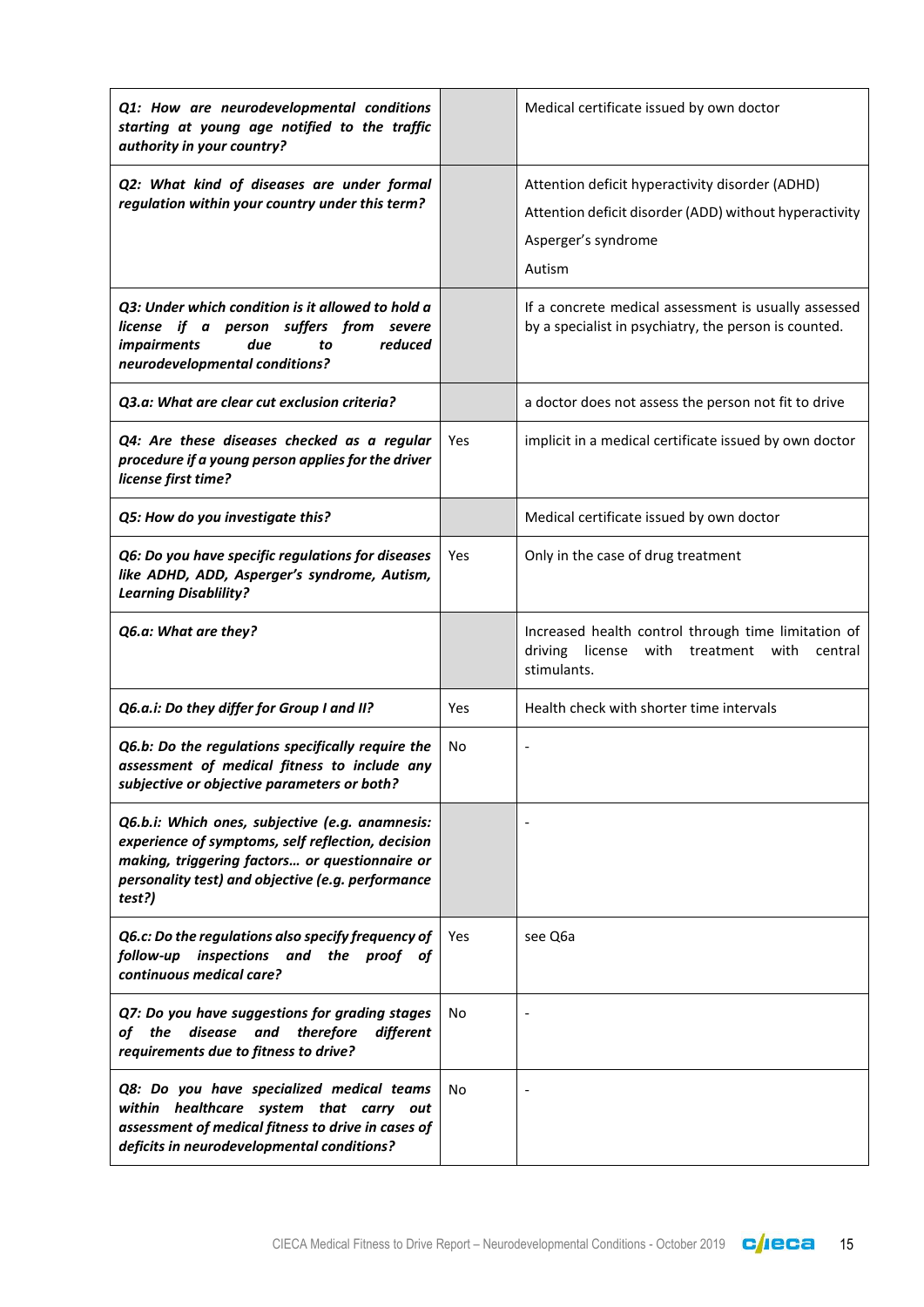| Q9: Do you have on-road assessment in assessing<br>fitness to drive for patients due to impaired<br>neurodevelopmental conditions?                                       | No.  |  |
|--------------------------------------------------------------------------------------------------------------------------------------------------------------------------|------|--|
| Q9.a: If so, how is this done?                                                                                                                                           |      |  |
| Q10: Do you find anything special in the<br>directives 2006/126/EC and 2009/113/EC, annex<br>III on neurodevelopmental conditions that you<br>would like to see changed? | - No |  |

#### **Finland**

| Question                                                                                                                                                                     | Yes/No<br>Answer | Answer/Remarks                                                                                                                                                                                                                                                                                                                                                                                                                                                                                                                                             |
|------------------------------------------------------------------------------------------------------------------------------------------------------------------------------|------------------|------------------------------------------------------------------------------------------------------------------------------------------------------------------------------------------------------------------------------------------------------------------------------------------------------------------------------------------------------------------------------------------------------------------------------------------------------------------------------------------------------------------------------------------------------------|
| Q1: How are neurodevelopmental conditions<br>starting at young age notified to the traffic<br>authority in your country?                                                     |                  | Neurodevelopmental conditions are not notified to<br>the authority but if a person with driving license or<br>driving licence permit doesn't meet the driving health<br>requirements for six months or longer the physician<br>has to inform the authority (police). Authority can not<br>be notified if a person does not have yet applyed for<br>driving licence permit                                                                                                                                                                                  |
| Q2: What kind of diseases are under formal<br>regulation within your country under this term?                                                                                |                  | Attention deficit hyperactivity disorder (ADHD)<br>Attention deficit disorder (ADD) without hyperactivity                                                                                                                                                                                                                                                                                                                                                                                                                                                  |
| Q3: Under which condition is it allowed to hold a<br>license if a person suffers from severe<br>reduced<br><i>impairments</i><br>due<br>to<br>neurodevelopmental conditions? |                  | There are no strict regulations but there is some<br>general guidance. A person can be considered fit to<br>drive even group 2 vehichles if symptoms are under<br>control.                                                                                                                                                                                                                                                                                                                                                                                 |
| O3.a: What are clear cut exclusion criteria?                                                                                                                                 |                  | There are none mentioned                                                                                                                                                                                                                                                                                                                                                                                                                                                                                                                                   |
| Q4: Are these diseases checked as a regular<br>procedure if a young person applies for the driver<br>license first time?                                                     | No               | Group 1: When a person applies for the driving licence<br>first time he/she has to declare not having any<br>diseases or symptoms in the list which includes also<br>ADD/ADHD and mental retardation. If a declaration<br>can not be made, a medical certificate is needed and<br>the person informs the physician why he/she could<br>not make an declaration. Group 2: the person should<br>inform the physician about his/her health and the<br>physician should look at previous medical records<br>(from all Finnish healthcare organizations visible |
| Q5: How do you investigate this?                                                                                                                                             |                  |                                                                                                                                                                                                                                                                                                                                                                                                                                                                                                                                                            |
| Q6: Do you have specific regulations for diseases<br>like ADHD, ADD, Asperger's syndrome, Autism,<br><b>Learning Disablility?</b>                                            | No               | There is general guidance on ADHD/ADD and driving,<br>but there are no spesific regulations                                                                                                                                                                                                                                                                                                                                                                                                                                                                |
| Q6.a: What are they?                                                                                                                                                         |                  |                                                                                                                                                                                                                                                                                                                                                                                                                                                                                                                                                            |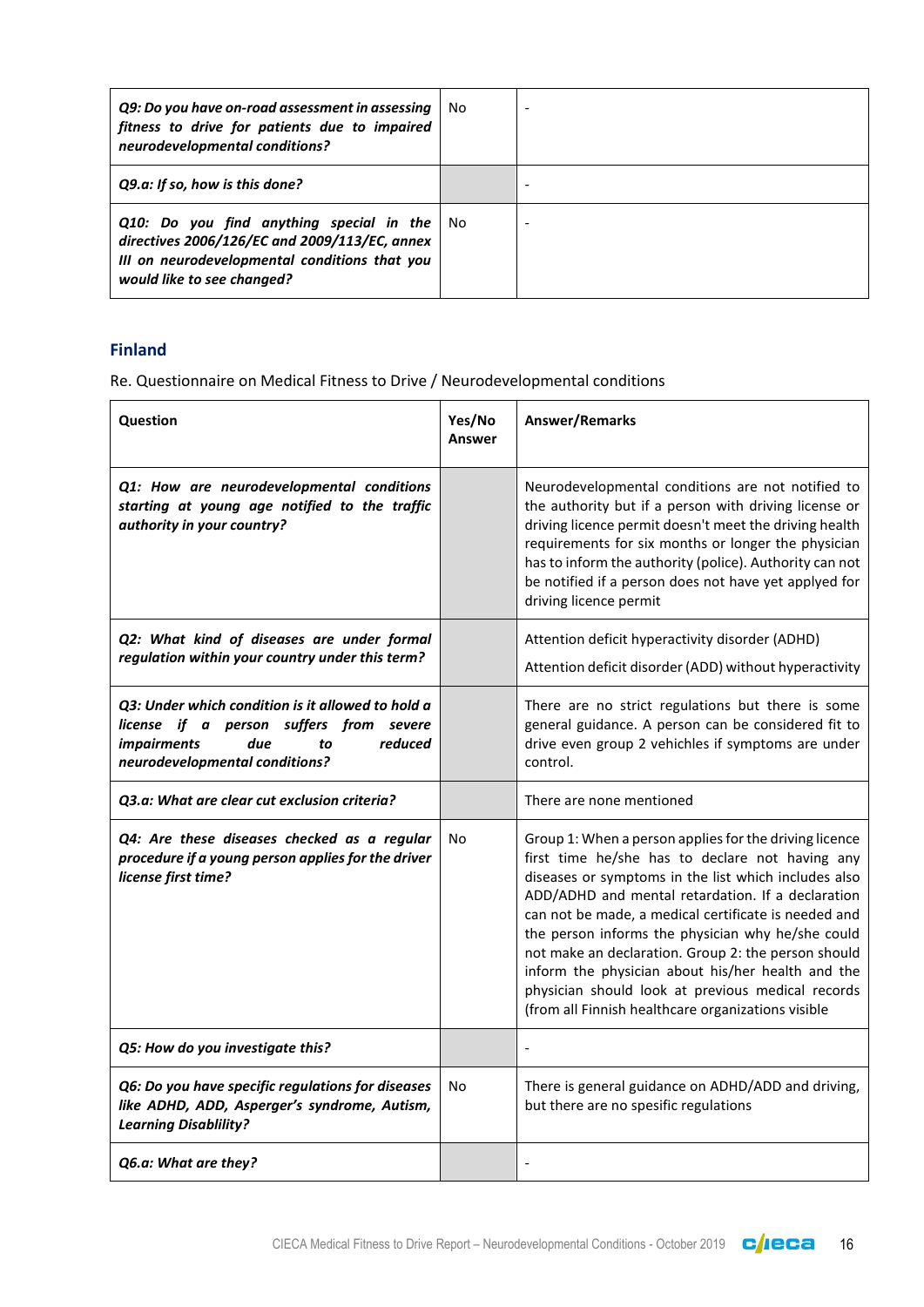| Q6.a.i: Do they differ for Group I and II?                                                                                                                                                                            |     |                                                                                                                                                                                                                                                                                                                                            |
|-----------------------------------------------------------------------------------------------------------------------------------------------------------------------------------------------------------------------|-----|--------------------------------------------------------------------------------------------------------------------------------------------------------------------------------------------------------------------------------------------------------------------------------------------------------------------------------------------|
| Q6.b: Do the regulations specifically require the<br>assessment of medical fitness to include any<br>subjective or objective parameters or both?                                                                      |     |                                                                                                                                                                                                                                                                                                                                            |
| Q6.b.i: Which ones, subjective (e.g. anamnesis:<br>experience of symptoms, self reflection, decision<br>making, triggering factors or questionnaire or<br>personality test) and objective (e.g. performance<br>test?) |     |                                                                                                                                                                                                                                                                                                                                            |
| Q6.c: Do the regulations also specify frequency of<br>follow-up inspections and the proof of<br>continuous medical care?                                                                                              |     | $\overline{\phantom{a}}$                                                                                                                                                                                                                                                                                                                   |
| Q7: Do you have suggestions for grading stages<br>disease<br>therefore<br>different<br>of the<br>and<br>requirements due to fitness to drive?                                                                         | No. |                                                                                                                                                                                                                                                                                                                                            |
| Q8: Do you have specialized medical teams<br>within healthcare system that carry out<br>assessment of medical fitness to drive in cases of<br>deficits in neurodevelopmental conditions?                              | No  | In few university hospitals there are special clinics<br>that make challenging driving health assesments.<br>Some private health organisations also are building<br>their on procedures. A phycisian can refer a<br>driver/person who wants to apply for driving license<br>there it he/she has difficulties to evaluate the<br>situation. |
| Q9: Do you have on-road assessment in assessing<br>fitness to drive for patients due to impaired<br>neurodevelopmental conditions?                                                                                    | Yes | On-road assessment is possible                                                                                                                                                                                                                                                                                                             |
| Q9.a: If so, how is this done?                                                                                                                                                                                        |     | Physician refers the driver to on-road assessment and<br>gives the evaluating driving instructor information on<br>what matters to pay attention to (for instance ability<br>to concentrate                                                                                                                                                |
| Q10: Do you find anything special in the<br>directives 2006/126/EC and 2009/113/EC, annex<br>III on neurodevelopmental conditions that you<br>would like to see changed?                                              | Yes | Maybe there should be some regulations<br>regarding neurodevelopmental conditions                                                                                                                                                                                                                                                          |

#### **France**

| <b>Question</b>                                                                                                          | Yes/No<br><b>Answer</b> | <b>Answer/Remarks</b>                                                                                                                                                                                                                                                                                                                                                                  |
|--------------------------------------------------------------------------------------------------------------------------|-------------------------|----------------------------------------------------------------------------------------------------------------------------------------------------------------------------------------------------------------------------------------------------------------------------------------------------------------------------------------------------------------------------------------|
| Q1: How are neurodevelopmental conditions<br>starting at young age notified to the traffic<br>authority in your country? |                         | On a volontary basis by the driver. But if the family<br>or police think there is a problem regarding the<br>person's fitness to drive, they can notify it to the<br>administrative licensing authority, the "Préfet"<br>(representing the State authority in every<br>"Département"). By law, a physician is not entitled to<br>report a medical condition to the licensing authority |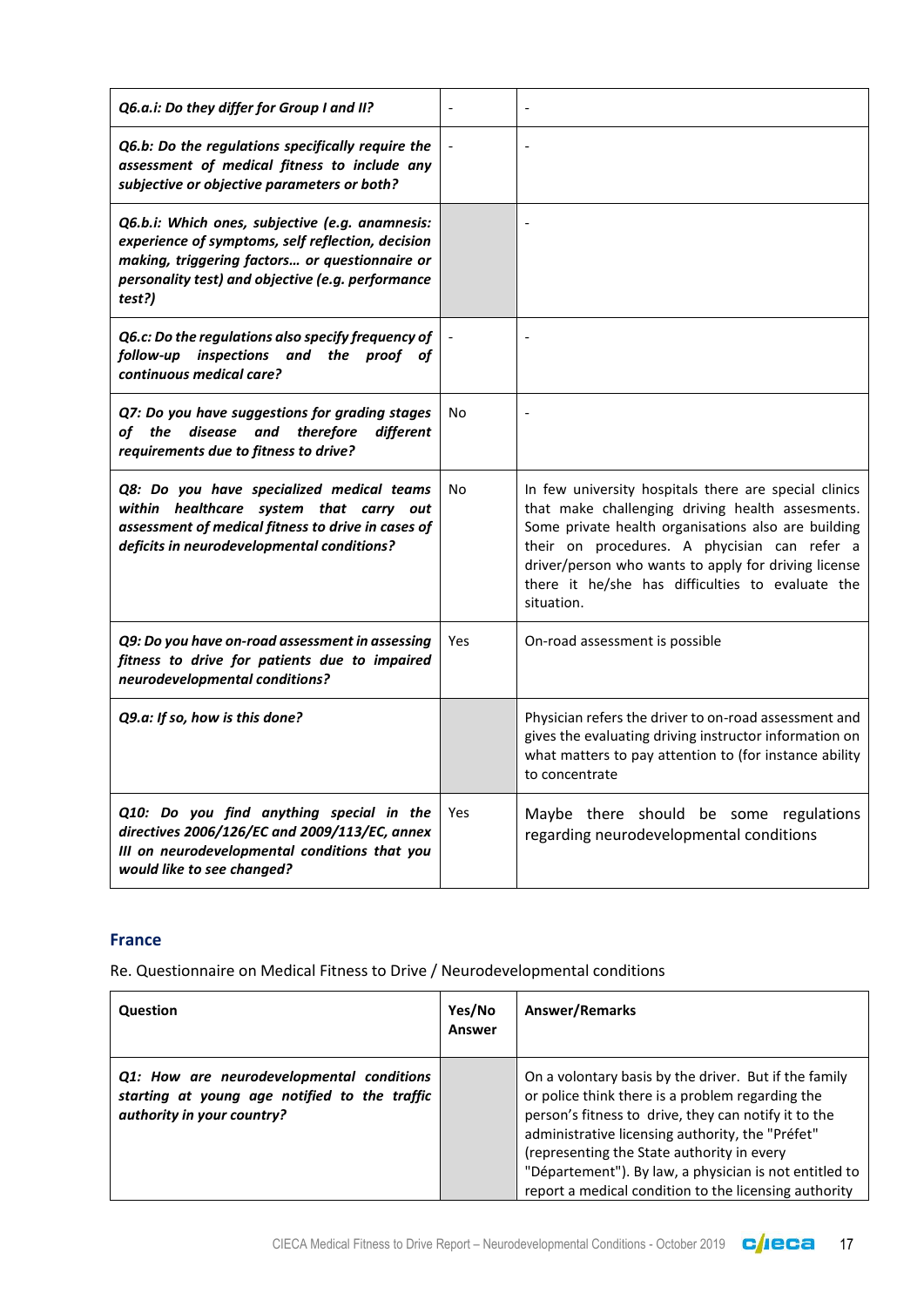|                                                                                                                                                                                                                       |                          | (it is completely forbidden in France, due to the rule<br>of medical confidentiality (see "General" Q 4a and Q<br>7)                                                         |
|-----------------------------------------------------------------------------------------------------------------------------------------------------------------------------------------------------------------------|--------------------------|------------------------------------------------------------------------------------------------------------------------------------------------------------------------------|
| Q2: What kind of diseases are under formal<br>regulation within your country under this term?                                                                                                                         |                          | others: Pathologies interfering with the person's<br>ability to socialize : major disorders: relevant medical<br>opinion of an expert (specialist or consultant)<br>required |
| Q3: Under which condition is it allowed to hold a<br>license if a person suffers from severe<br>reduced<br><i>impairments</i><br>due<br>to<br>neurodevelopmental conditions?                                          |                          |                                                                                                                                                                              |
| Q3.a: What are clear cut exclusion criteria?                                                                                                                                                                          |                          |                                                                                                                                                                              |
| Q4: Are these diseases checked as a regular<br>procedure if a young person applies for the driver<br>license first time?                                                                                              |                          | It depends on the medical opinion given by the<br>"médecin agréé" (a medical practitioner specially<br>approved and registered for assessing medical<br>fitness to drive)    |
| Q5: How do you investigate this?                                                                                                                                                                                      |                          | Relevant medical opinion of an expert (specialist or<br>consultant) required in cases of major disorders.                                                                    |
| Q6: Do you have specific regulations for diseases<br>like ADHD, ADD, Asperger's syndrome, Autism,<br><b>Learning Disablility?</b>                                                                                     |                          | Pathologies interfering with the person's ability to<br>socialize : major disorders: relevant medical opinion<br>of an expert (specialist or consultant) required            |
| Q6.a: What are they?                                                                                                                                                                                                  |                          |                                                                                                                                                                              |
| Q6.a.i: Do they differ for Group I and II?                                                                                                                                                                            | $\overline{\phantom{0}}$ | $\overline{a}$                                                                                                                                                               |
| Q6.b: Do the regulations specifically require the<br>assessment of medical fitness to include any<br>subjective or objective parameters or both?                                                                      |                          | Relevant medical opinion of an expert (specialist or<br>consultant) required in cases of major disorders                                                                     |
| Q6.b.i: Which ones, subjective (e.g. anamnesis:<br>experience of symptoms, self reflection, decision<br>making, triggering factors or questionnaire or<br>personality test) and objective (e.g. performance<br>test?) |                          |                                                                                                                                                                              |
| Q6.c: Do the regulations also specify frequency of<br>follow-up inspections and the proof of<br>continuous medical care?                                                                                              |                          |                                                                                                                                                                              |
| Q7: Do you have suggestions for grading stages<br>disease and<br>of the<br>therefore<br>different<br>requirements due to fitness to drive?                                                                            |                          |                                                                                                                                                                              |
| Q8: Do you have specialized medical teams<br>within healthcare system that carry out<br>assessment of medical fitness to drive in cases of<br>deficits in neurodevelopmental conditions?                              |                          |                                                                                                                                                                              |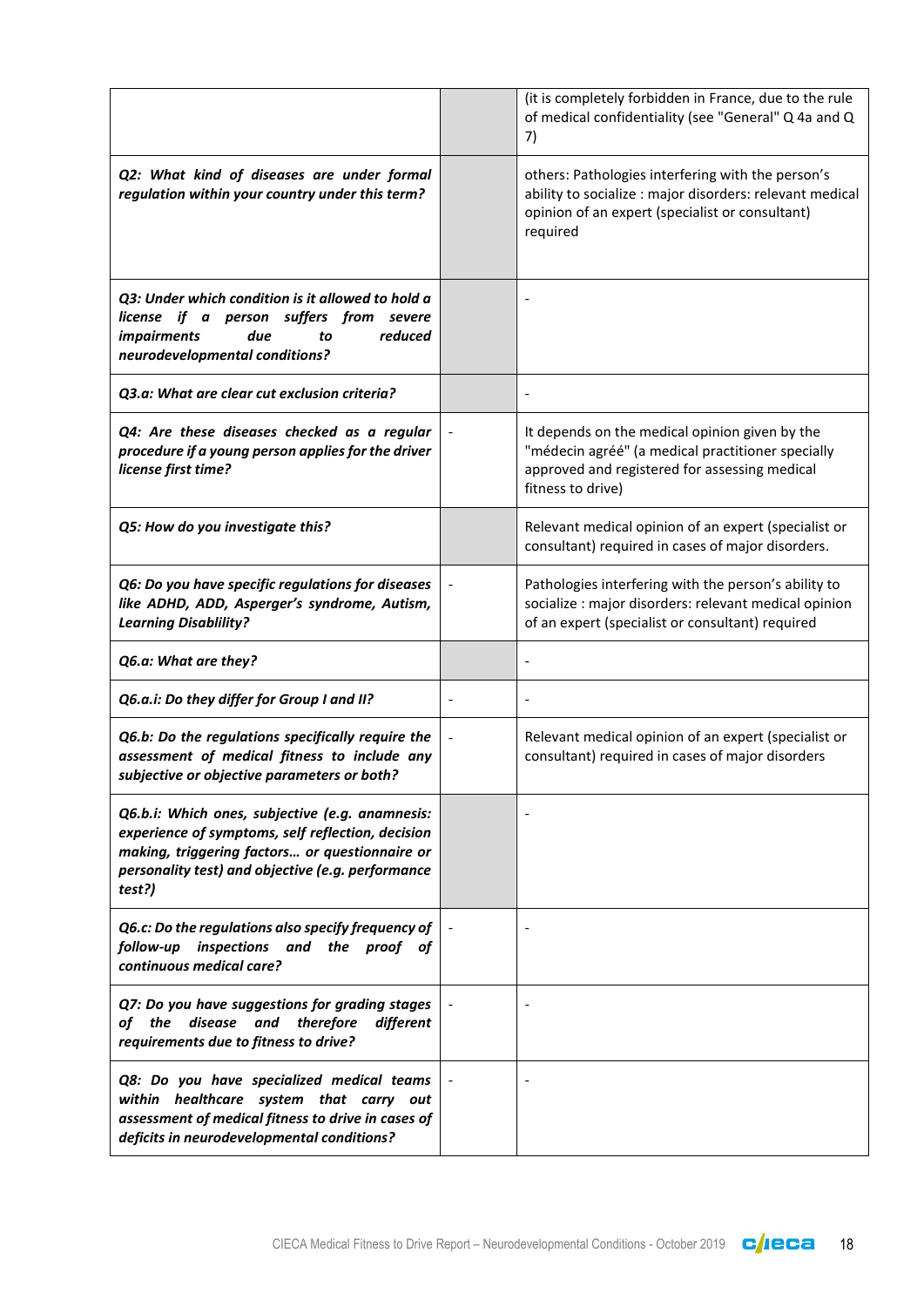| Q9: Do you have on-road assessment in assessing<br>fitness to drive for patients due to impaired<br>neurodevelopmental conditions?                                       |                          |                                                                                                                   |
|--------------------------------------------------------------------------------------------------------------------------------------------------------------------------|--------------------------|-------------------------------------------------------------------------------------------------------------------|
| Q9.a: If so, how is this done?                                                                                                                                           |                          |                                                                                                                   |
| Q10: Do you find anything special in the<br>directives 2006/126/EC and 2009/113/EC, annex<br>III on neurodevelopmental conditions that you<br>would like to see changed? | $\overline{\phantom{a}}$ | It would be interesting to have guidelines on these<br>topics but changes to the directives are not<br>desirable. |

## **Germany**

| Question                                                                                                                                                                     | Yes/No<br><b>Answer</b> | Answer/Remarks                                                                                                                                                                                                                                                                                                                                                                                                                                                                                                                                                                                                                         |
|------------------------------------------------------------------------------------------------------------------------------------------------------------------------------|-------------------------|----------------------------------------------------------------------------------------------------------------------------------------------------------------------------------------------------------------------------------------------------------------------------------------------------------------------------------------------------------------------------------------------------------------------------------------------------------------------------------------------------------------------------------------------------------------------------------------------------------------------------------------|
| Q1: How are neurodevelopmental conditions<br>starting at young age notified to the traffic<br>authority in your country?                                                     |                         | There is no standardized information process. The<br>young driver has to make an application for a driving<br>licence and has to pass a vision test. The driver licence<br>authority then checks the Central Index of Traffic<br>Offenders and the Federal Central Criminal register.<br>In some cases the applicant gives an information<br>about his learning disability to driver licence agengy.<br>In most cases the issues from Q2 are dark figured<br>features which might be detected durring the MPA-<br>examination as a comorbidity. All young drivers have<br>to pass the same theoretical and practical driving<br>tests. |
| Q2: What kind of diseases are under formal<br>regulation within your country under this term?                                                                                |                         | Learning Disability                                                                                                                                                                                                                                                                                                                                                                                                                                                                                                                                                                                                                    |
| Q3: Under which condition is it allowed to hold a<br>license if a person suffers from severe<br><i>impairments</i><br>reduced<br>due<br>to<br>neurodevelopmental conditions? |                         | Learning disability: In Germany we use the term<br>intelligence impairments or intelligence deficits<br>regarding primary mental abilities (speech, cognition,<br>social and motorical development). A learning<br>disability is difinied with an IQ-score between 70 and<br>85.                                                                                                                                                                                                                                                                                                                                                       |
| Q3.a: What are clear cut exclusion criteria?                                                                                                                                 |                         | Low IQ-score and additional risk factors, such as<br>personality diaorder or low IQ-scores and personality<br>deficits, like emotional unstability, impulsivity,<br>aggressiveness, egocentricity.                                                                                                                                                                                                                                                                                                                                                                                                                                     |
| Q4: Are these diseases checked as a regular<br>procedure if a young person applies for the driver<br>license first time?                                                     | No                      |                                                                                                                                                                                                                                                                                                                                                                                                                                                                                                                                                                                                                                        |
| Q5: How do you investigate this?                                                                                                                                             |                         | If the driver licence authority is informed about the<br>learning disability this issue will lead to a medical-<br>psychological assessment, including medical fitness-<br>check, performance tests and IQ-testing along with a<br>standardized interview. The interview checks the way<br>a person reflects her situation, the demands from                                                                                                                                                                                                                                                                                           |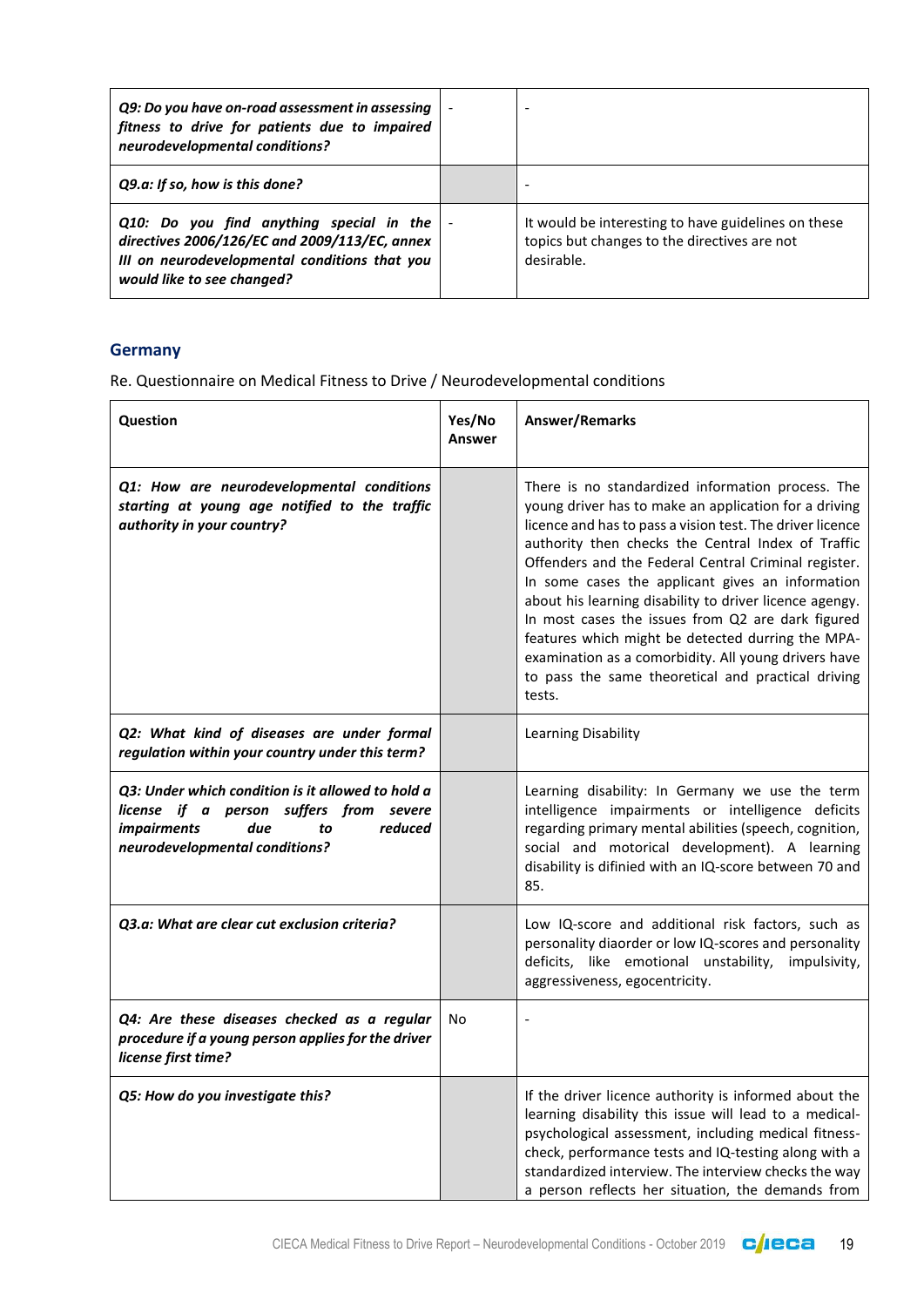|                                                                                                                                                                                                                       |     | traffic environment and patterns of personell<br>resposibility in order to cope with specific traffic<br>situations.                                                                                                                      |
|-----------------------------------------------------------------------------------------------------------------------------------------------------------------------------------------------------------------------|-----|-------------------------------------------------------------------------------------------------------------------------------------------------------------------------------------------------------------------------------------------|
| Q6: Do you have specific regulations for diseases<br>like ADHD, ADD, Asperger's syndrome, Autism,<br><b>Learning Disablility?</b>                                                                                     | No  | Only for learning disability we have<br>some<br>recommentations for the diagnostic process.                                                                                                                                               |
| Q6.a: What are they?                                                                                                                                                                                                  |     | See Q 5                                                                                                                                                                                                                                   |
| Q6.a.i: Do they differ for Group I and II?                                                                                                                                                                            | Yes | In cases of learning disability a person is not allowed<br>to drive vehicles from Group II.                                                                                                                                               |
| Q6.b: Do the regulations specifically require the<br>assessment of medical fitness to include any<br>subjective or objective parameters or both?                                                                      | Yes | both                                                                                                                                                                                                                                      |
| Q6.b.i: Which ones, subjective (e.g. anamnesis:<br>experience of symptoms, self reflection, decision<br>making, triggering factors or questionnaire or<br>personality test) and objective (e.g. performance<br>test?) |     | anamnesis, performance tests, intelligence tests,<br>clinical interview (self reflection)                                                                                                                                                 |
| Q6.c: Do the regulations also specify frequency of<br>follow-up inspections and the proof of<br>continuous medical care?                                                                                              | No  |                                                                                                                                                                                                                                           |
| Q7: Do you have suggestions for grading stages<br>of the disease and therefore<br>different<br>requirements due to fitness to drive?                                                                                  | No  | The diagnostic process depends from the specific<br>case; the experts always have to look for<br>compensational factors and the intellectual level                                                                                        |
| Q8: Do you have specialized medical teams<br>within healthcare system that carry out<br>assessment of medical fitness to drive in cases of<br>deficits in neurodevelopmental conditions?                              | No  |                                                                                                                                                                                                                                           |
| Q9: Do you have on-road assessment in assessing<br>fitness to drive for patients due to impaired<br>neurodevelopmental conditions?                                                                                    | Yes | In cases of learning disabilities we might use this<br>measure.                                                                                                                                                                           |
| Q9.a: If so, how is this done?                                                                                                                                                                                        |     | It is added to the diagnostic process if the results<br>show positive and negative elements or the driver's<br>resposibility and his ability for self reflection and his<br>risk awareness should be testetd under natural<br>conditions. |
| Q10: Do you find anything special in the<br>directives 2006/126/EC and 2009/113/EC, annex<br>III on neurodevelopmental conditions that you<br>would like to see changed?                                              | No  |                                                                                                                                                                                                                                           |

#### **Great Britain**

| Answer | Question | Yes/No | <b>Answer/Remarks</b> |
|--------|----------|--------|-----------------------|
|--------|----------|--------|-----------------------|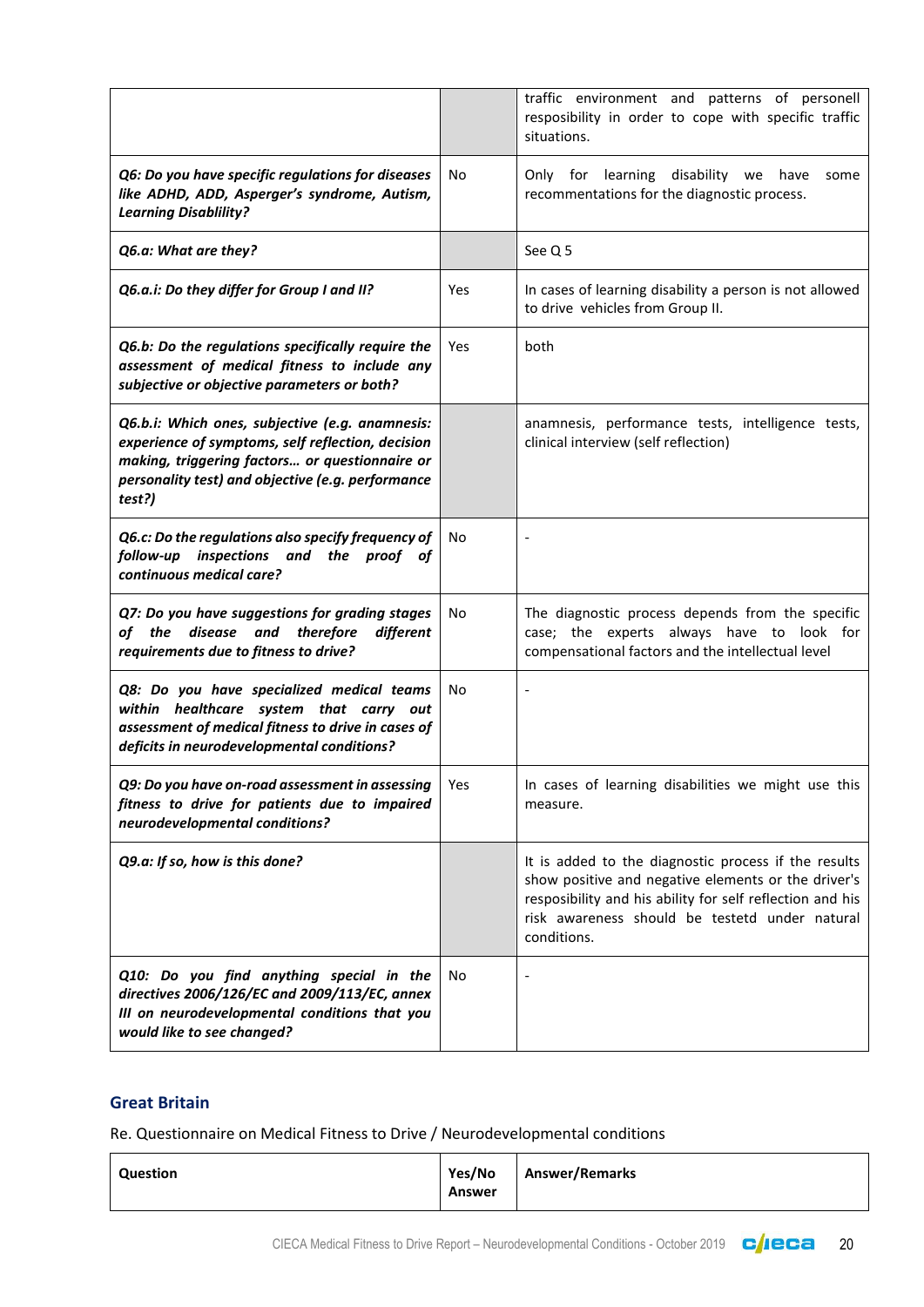| Q1: How are neurodevelopmental conditions<br>starting at young age notified to the traffic<br>authority in your country?                                                                                              |            | Self declaration via post, telephone or online and<br>third party notifications i.e from general practioner,<br>police, concerned members of the public.                                                                                                                             |
|-----------------------------------------------------------------------------------------------------------------------------------------------------------------------------------------------------------------------|------------|--------------------------------------------------------------------------------------------------------------------------------------------------------------------------------------------------------------------------------------------------------------------------------------|
| Q2: What kind of diseases are under formal<br>regulation within your country under this term?                                                                                                                         |            | others: No specific reference to Neurodevelpmental<br>conditions.<br>However<br>Pervasive<br>development<br>disorders and ADHD (ADHD, Aspergers, Autism & ASD)<br>and learning disabilty are listed in guidance 'Asessing<br>fitness to drive - A guide for Medical professionals'.  |
| Q3: Under which condition is it allowed to hold a<br>license if a person suffers from severe<br>reduced<br><i>impairments</i><br>due<br>to<br>neurodevelopmental conditions?                                          |            | All conditions classified as severe will result in the<br>licence application being refused except for severe<br>personality disorder. A licence will only be granted for<br>this condition if the condition does not relate to<br>driving or does not adversely affect road safety. |
| Q3.a: What are clear cut exclusion criteria?                                                                                                                                                                          |            | Risk to road safety.                                                                                                                                                                                                                                                                 |
| Q4: Are these diseases checked as a regular<br>procedure if a young person applies for the driver<br>license first time?                                                                                              | <b>Yes</b> | The disclosure of such a condition will result in some<br>form of medical investigation.                                                                                                                                                                                             |
| Q5: How do you investigate this?                                                                                                                                                                                      |            | Medical report and questionnaire requested from<br>medical professional who is treating the applicant.                                                                                                                                                                               |
| Q6: Do you have specific regulations for diseases<br>like ADHD, ADD, Asperger's syndrome, Autism,<br><b>Learning Disablility?</b>                                                                                     | Yes        | The Asessing fitness to drive - A guide for Medical<br>prefessionals has regulations specific to the above<br>conditions.                                                                                                                                                            |
| Q6.a: What are they?                                                                                                                                                                                                  |            | These regulations are specific to each condition and<br>therefore the answer will have to be read directly<br>from the guide.                                                                                                                                                        |
| Q6.a.i: Do they differ for Group I and II?                                                                                                                                                                            | Yes        | The requirements for group 2 drivers are more<br>stringent with a much higher threshold.                                                                                                                                                                                             |
| Q6.b: Do the regulations specifically require the<br>assessment of medical fitness to include any<br>subjective or objective parameters or both?                                                                      | Yes        | These regulations are specific to each condition and<br>therefore the answer will have to be read directly<br>from the guide.                                                                                                                                                        |
| Q6.b.i: Which ones, subjective (e.g. anamnesis:<br>experience of symptoms, self reflection, decision<br>making, triggering factors or questionnaire or<br>personality test) and objective (e.g. performance<br>test?) |            | The guide identifies only subjective requirements.<br>However if appropriate an applicant could be asked<br>to undertake a driving assessment which is a<br>performance test.                                                                                                        |
| Q6.c: Do the regulations also specify frequency of<br>inspections and<br>follow-up<br>the proof of<br>continuous medical care?                                                                                        | Yes        | Conditions of this nature are likely to result in the<br>approval of a short term licence. Proof of continuous<br>medical care would be required upon renewal.                                                                                                                       |
| Q7: Do you have suggestions for grading stages<br>disease<br>therefore<br>and<br>different<br>of the<br>requirements due to fitness to drive?                                                                         | Yes        | Assessing Fitness to Drive - a guide for medical<br>professionals grades learning disability as mild or<br>severe with a severe learning disability being<br>considered incompatible with safe driving. For the<br>other conditions there is no grading of severity.                 |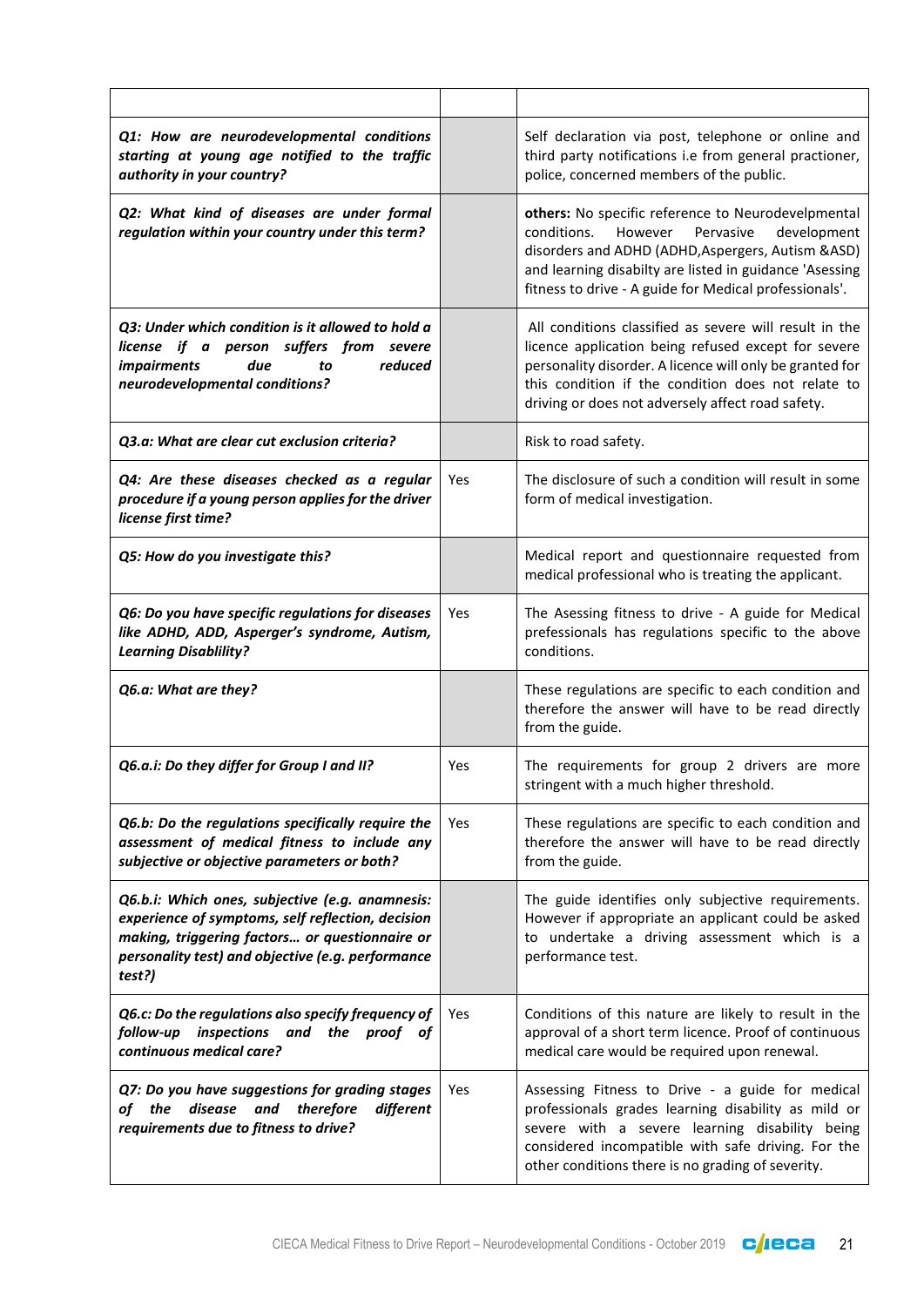| Q8: Do you have specialized medical teams<br>within healthcare system that carry out<br>assessment of medical fitness to drive in cases of<br>deficits in neurodevelopmental conditions? | Yes  | If deemed necessary, we would commission a report<br>with a specialist in the specific condition |
|------------------------------------------------------------------------------------------------------------------------------------------------------------------------------------------|------|--------------------------------------------------------------------------------------------------|
| Q9: Do you have on-road assessment in assessing<br>fitness to drive for patients due to impaired<br>neurodevelopmental conditions?                                                       | Yes. | we would commission a<br>Ιf<br>necessary<br>driving<br>assessment                                |
| Q9.a: If so, how is this done?                                                                                                                                                           |      | By referal to the Forum of Mobility Centres                                                      |
| Q10: Do you find anything special in the<br>directives 2006/126/EC and 2009/113/EC, annex<br>III on neurodevelopmental conditions that you<br>would like to see changed?                 | No.  |                                                                                                  |

#### **Ireland**

| <b>Question</b>                                                                                                                                                              | Yes/No<br><b>Answer</b> | Answer/Remarks                                                                                                                                                                                                                                                                                 |
|------------------------------------------------------------------------------------------------------------------------------------------------------------------------------|-------------------------|------------------------------------------------------------------------------------------------------------------------------------------------------------------------------------------------------------------------------------------------------------------------------------------------|
| Q1: How are neurodevelopmental conditions<br>starting at young age notified to the traffic<br>authority in your country?                                                     |                         | By self-declaration at licence application or renewal:<br>doctors advised that they should advise driver to<br>inform National Driver Licencing Service (NDLS) if the<br>condition becomes apparent between licencing<br>renewal periods                                                       |
| Q2: What kind of diseases are under formal<br>regulation within your country under this term?                                                                                |                         | Attention deficit hyperactivity disorder (ADHD)<br>Asperger's syndrome<br>Autism<br>Learning Disability<br>others: Severe communication disorders                                                                                                                                              |
| Q3: Under which condition is it allowed to hold a<br>license if a person suffers from severe<br>reduced<br><i>impairments</i><br>due<br>to<br>neurodevelopmental conditions? |                         | May be permitted to drive subject to medical<br>certification. Factors such as impulsivity, lack of<br>awareness of the impact of own behaviours on self<br>orothers need to be considered. For Group 2,<br>normally a requirement that the driver is assessed by<br>a consultant psychiatrist |
| Q3.a: What are clear cut exclusion criteria?                                                                                                                                 |                         | None                                                                                                                                                                                                                                                                                           |
| Q4: Are these diseases checked as a regular<br>procedure if a young person applies for the driver<br>license first time?                                                     | Yes                     | Self-declaration                                                                                                                                                                                                                                                                               |
| Q5: How do you investigate this?                                                                                                                                             |                         | <b>Medical certification</b>                                                                                                                                                                                                                                                                   |
| Q6: Do you have specific regulations for diseases<br>like ADHD, ADD, Asperger's syndrome, Autism,<br><b>Learning Disablility?</b>                                            | Yes                     | As outlined above                                                                                                                                                                                                                                                                              |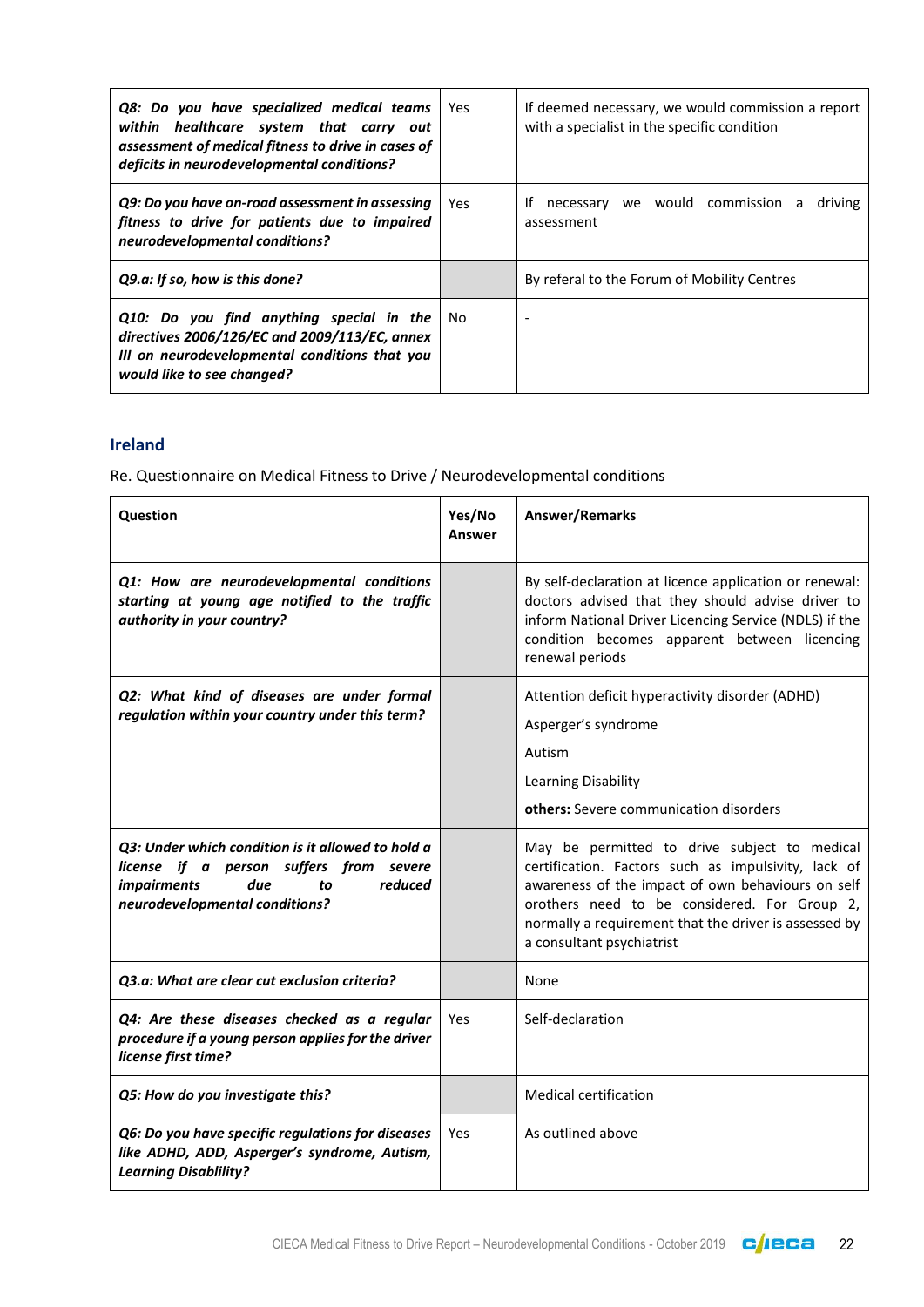| Q6.a: What are they?                                                                                                                                                                                                  |     | As outlined above                               |
|-----------------------------------------------------------------------------------------------------------------------------------------------------------------------------------------------------------------------|-----|-------------------------------------------------|
| Q6.a.i: Do they differ for Group I and II?                                                                                                                                                                            | Yes | As outlined above                               |
| Q6.b: Do the regulations specifically require the<br>assessment of medical fitness to include any<br>subjective or objective parameters or both?                                                                      | No  |                                                 |
| Q6.b.i: Which ones, subjective (e.g. anamnesis:<br>experience of symptoms, self reflection, decision<br>making, triggering factors or questionnaire or<br>personality test) and objective (e.g. performance<br>test?) |     |                                                 |
| Q6.c: Do the regulations also specify frequency of<br>follow-up inspections and the proof of<br>continuous medical care?                                                                                              | No  |                                                 |
| Q7: Do you have suggestions for grading stages<br>of the<br>disease<br>and<br>therefore<br>different<br>requirements due to fitness to drive?                                                                         | No. | Too heteregeneous for more specific regulations |
| Q8: Do you have specialized medical teams<br>within healthcare system that carry out<br>assessment of medical fitness to drive in cases of<br>deficits in neurodevelopmental conditions?                              | No  |                                                 |
| Q9: Do you have on-road assessment in assessing<br>fitness to drive for patients due to impaired<br>neurodevelopmental conditions?                                                                                    | Yes | May occur in isolated cases                     |
| Q9.a: If so, how is this done?                                                                                                                                                                                        |     | Using on-road driving assessors                 |
| Q10: Do you find anything special in the<br>directives 2006/126/EC and 2009/113/EC, annex<br>III on neurodevelopmental conditions that you<br>would like to see changed?                                              | No  |                                                 |

#### **Lithuania**

| <b>Question</b>                                                                                                          | Yes/No<br>Answer | <b>Answer/Remarks</b>                                                                                                                                                                                                                                                                                                                                                                                                                        |
|--------------------------------------------------------------------------------------------------------------------------|------------------|----------------------------------------------------------------------------------------------------------------------------------------------------------------------------------------------------------------------------------------------------------------------------------------------------------------------------------------------------------------------------------------------------------------------------------------------|
| Q1: How are neurodevelopmental conditions<br>starting at young age notified to the traffic<br>authority in your country? |                  | Lithuania adopted and implemented legal acts<br>(standards, recommendations etc.) to ensure safe<br>driving. Each person who wants to get a driving<br>licence must provide a medical certificate to the<br>traffic authority. If the doctor sees a health problem<br>which a listed in the Health minister Oder, when this<br>certificate can be issued only if the doctor decide that<br>health conditions won't interfere driving ability |
| Q2: What kind of diseases are under formal<br>regulation within your country under this term?                            |                  | Attention deficit hyperactivityy disorder (ADHD)                                                                                                                                                                                                                                                                                                                                                                                             |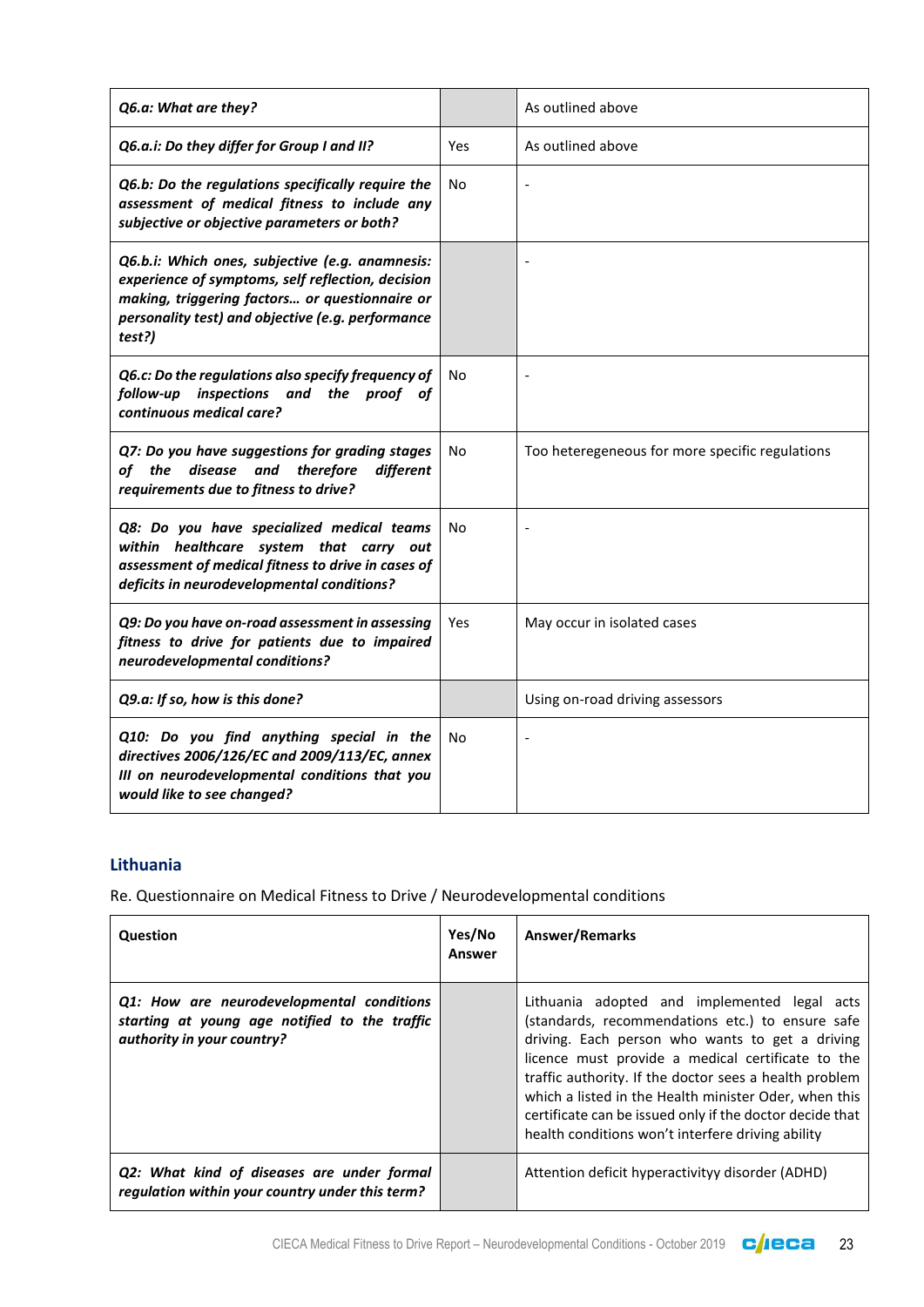|                                                                                                                                                                                                                       |     | Attention deficit disorder (ADD) without hyperactivity                                                                                                                                                                   |
|-----------------------------------------------------------------------------------------------------------------------------------------------------------------------------------------------------------------------|-----|--------------------------------------------------------------------------------------------------------------------------------------------------------------------------------------------------------------------------|
|                                                                                                                                                                                                                       |     | Learning Disability                                                                                                                                                                                                      |
| Q3: Under which condition is it allowed to hold a<br>license if a person suffers from severe<br><i>impairments</i><br>due<br>reduced<br>to<br>neurodevelopmental conditions?                                          |     | For exampl if the doctor sees a health problem which<br>a listed in the Health minister Oder, when this<br>certificate can be issued only if the doctor decide that<br>health conditions won't interfere driving ability |
| Q3.a: What are clear cut exclusion criteria?                                                                                                                                                                          |     | controlled diseases                                                                                                                                                                                                      |
| Q4: Are these diseases checked as a regular<br>procedure if a young person applies for the driver<br>license first time?                                                                                              | Yes | health is checked by family physician and psychiatric<br>(if necessary - psychologist) depend on the age group<br>every 10, 5, 2, 1 years or individually                                                                |
| Q5: How do you investigate this?                                                                                                                                                                                      |     | health is checked by family physician and psychiatrist.<br>Always - psychiatric test and in consultation with<br>psychiatrist (if necessary - psychologist). Special<br>comission in difficult cases.                    |
| Q6: Do you have specific regulations for diseases<br>like ADHD, ADD, Asperger's syndrome, Autism,<br><b>Learning Disablility?</b>                                                                                     | Yes | for diseases ADHD, ADD, Learning Disability                                                                                                                                                                              |
| Q6.a: What are they?                                                                                                                                                                                                  |     | Psychiatric (if necessary – psychologist)<br>and<br>neurological tests and consultations, anamnesis.                                                                                                                     |
| Q6.a.i: Do they differ for Group I and II?                                                                                                                                                                            | Yes |                                                                                                                                                                                                                          |
| Q6.b: Do the regulations specifically require the<br>assessment of medical fitness to include any<br>subjective or objective parameters or both?                                                                      | Yes |                                                                                                                                                                                                                          |
| Q6.b.i: Which ones, subjective (e.g. anamnesis:<br>experience of symptoms, self reflection, decision<br>making, triggering factors or questionnaire or<br>personality test) and objective (e.g. performance<br>test?) |     | questionnaire<br>and<br>personal<br>(self<br>anamnesis<br>reflection), or individually, depends on the health<br>condition.                                                                                              |
| Q6.c: Do the regulations also specify frequency of<br>inspections and the proof of<br>follow-up<br>continuous medical care?                                                                                           | Yes | Frequency of the check up every 3 years or 1 year, or<br>individually, depends on the severity of the illness, on<br>the health condition.                                                                               |
| Q7: Do you have suggestions for grading stages<br>disease and<br>of the<br>therefore<br>different<br>requirements due to fitness to drive?                                                                            | Yes |                                                                                                                                                                                                                          |
| Q8: Do you have specialized medical teams<br>within healthcare system that carry out<br>assessment of medical fitness to drive in cases of<br>deficits in neurodevelopmental conditions?                              | No  |                                                                                                                                                                                                                          |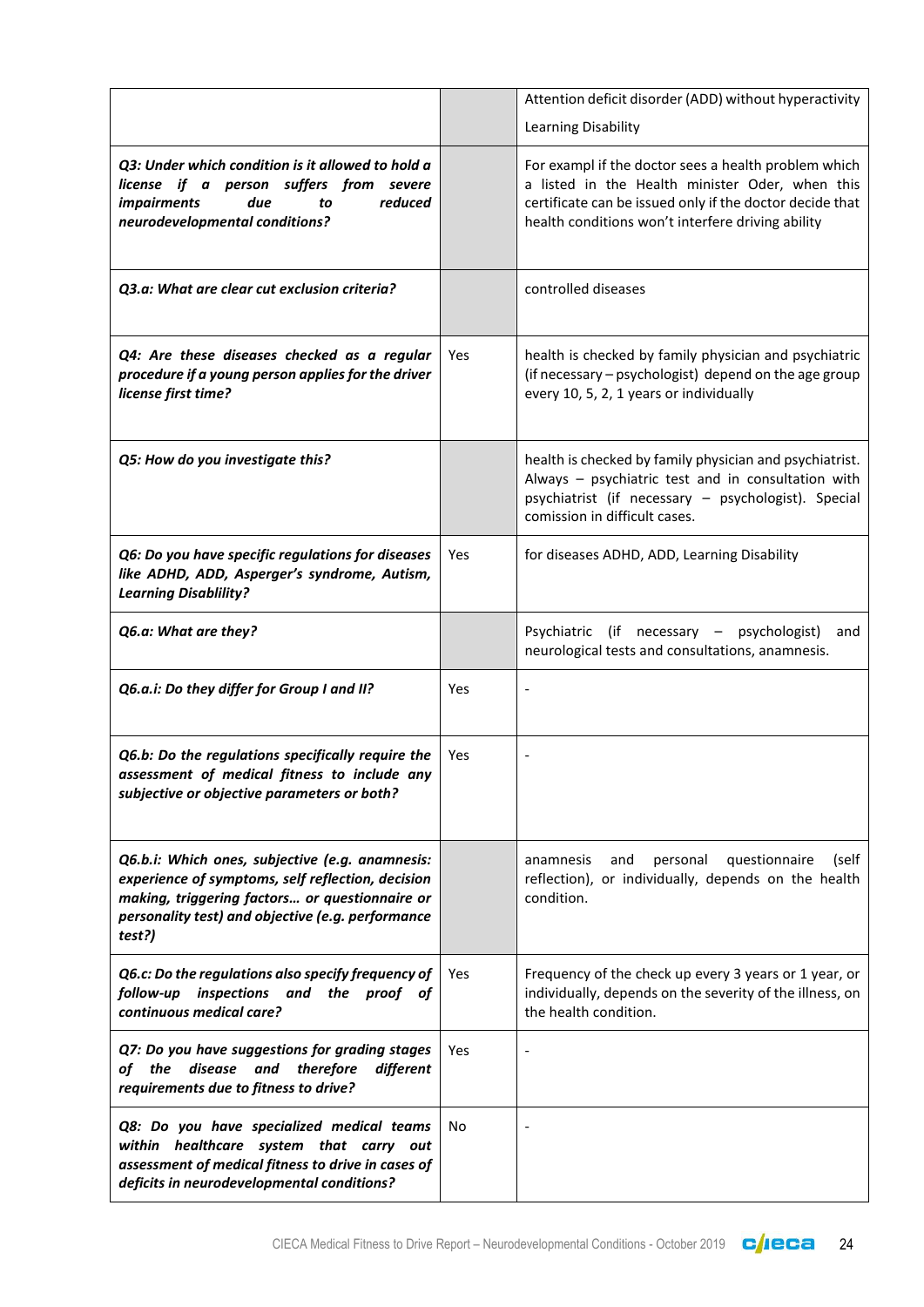| Q9: Do you have on-road assessment in assessing<br>fitness to drive for patients due to impaired<br>neurodevelopmental conditions?                                          | Yes  |                                                             |
|-----------------------------------------------------------------------------------------------------------------------------------------------------------------------------|------|-------------------------------------------------------------|
| Q9.a: If so, how is this done?                                                                                                                                              |      | length, driving speed control and sometimes<br>breathalyser |
| $Q10$ : Do you find anything special in the<br>directives 2006/126/EC and 2009/113/EC, annex<br>III on neurodevelopmental conditions that you<br>would like to see changed? | l No |                                                             |

## **Luxembourg**

| <b>Question</b>                                                                                                                                                              | Yes/No<br>Answer | <b>Answer/Remarks</b>                                                                                                                                              |
|------------------------------------------------------------------------------------------------------------------------------------------------------------------------------|------------------|--------------------------------------------------------------------------------------------------------------------------------------------------------------------|
| Q1: How are neurodevelopmental conditions<br>starting at young age notified to the traffic<br>authority in your country?                                                     |                  | By a mandatory medical examination of every new<br>application for a driving licence by a general<br>practionner on a special mandatory<br>medical<br>certificate. |
| Q2: What kind of diseases are under formal<br>regulation within your country under this term?                                                                                |                  | Asperger's syndrome<br>Autism<br>others: Mental retardation                                                                                                        |
| O3: Under which condition is it allowed to hold a<br>license if a person suffers from severe<br><i>impairments</i><br>due<br>reduced<br>to<br>neurodevelopmental conditions? |                  | Neuropsychological testing in a specialised center                                                                                                                 |
| O3.a: What are clear cut exclusion criteria?                                                                                                                                 |                  | tr of behavior, non understanding elematary rules,<br>low iq, failure in the tests                                                                                 |
| Q4: Are these diseases checked as a regular<br>procedure if a young person applies for the driver<br>license first time?                                                     | Yes              | $\overline{a}$                                                                                                                                                     |
| Q5: How do you investigate this?                                                                                                                                             |                  | General<br>certificate<br>practionner<br>and<br>neuropsychological testing in a specialised center                                                                 |
| Q6: Do you have specific regulations for diseases<br>like ADHD, ADD, Asperger's syndrome, Autism,<br><b>Learning Disablility?</b>                                            | No               | $\overline{\phantom{a}}$                                                                                                                                           |
| Q6.a: What are they?                                                                                                                                                         |                  | $\overline{\phantom{a}}$                                                                                                                                           |
| Q6.a.i: Do they differ for Group I and II?                                                                                                                                   |                  |                                                                                                                                                                    |
| Q6.b: Do the regulations specifically require the<br>assessment of medical fitness to include any<br>subjective or objective parameters or both?                             |                  | $\overline{\phantom{a}}$                                                                                                                                           |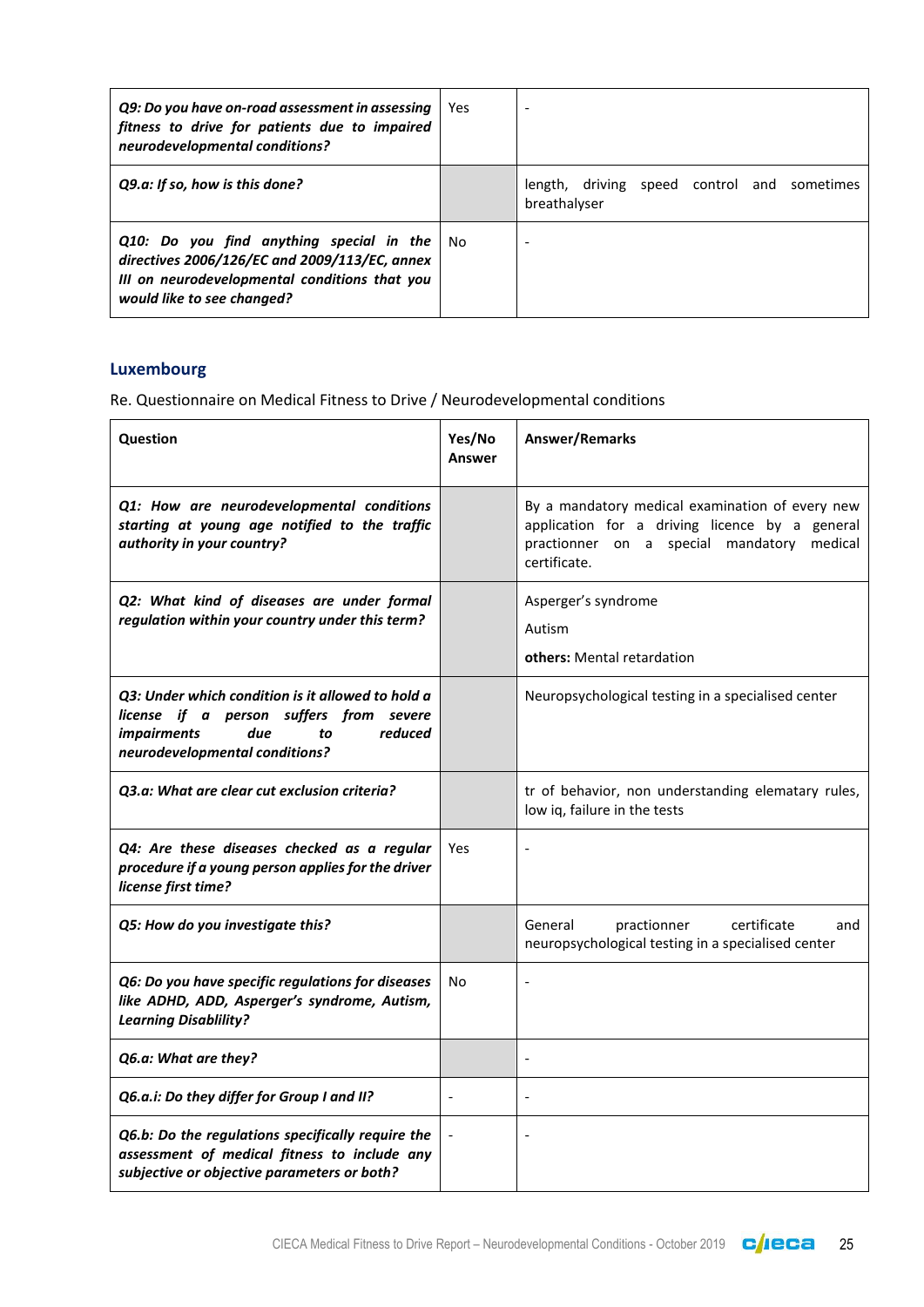| Q6.b.i: Which ones, subjective (e.g. anamnesis:<br>experience of symptoms, self reflection, decision<br>making, triggering factors or questionnaire or<br>personality test) and objective (e.g. performance<br>test?) |     |                                                                            |
|-----------------------------------------------------------------------------------------------------------------------------------------------------------------------------------------------------------------------|-----|----------------------------------------------------------------------------|
| Q6.c: Do the regulations also specify frequency of<br>follow-up inspections and the proof of<br>continuous medical care?                                                                                              |     |                                                                            |
| Q7: Do you have suggestions for grading stages<br>disease and therefore<br>of the<br>different<br>requirements due to fitness to drive?                                                                               | No  |                                                                            |
| Q8: Do you have specialized medical teams<br>within healthcare system that carry out<br>assessment of medical fitness to drive in cases of<br>deficits in neurodevelopmental conditions?                              | Yes |                                                                            |
| Q9: Do you have on-road assessment in assessing<br>fitness to drive for patients due to impaired<br>neurodevelopmental conditions?                                                                                    | Yes |                                                                            |
| Q9.a: If so, how is this done?                                                                                                                                                                                        |     | with the team of the specialised center $+$ an alert<br>driving instructer |
| Q10: Do you find anything special in the<br>directives 2006/126/EC and 2009/113/EC, annex<br>III on neurodevelopmental conditions that you<br>would like to see changed?                                              | No  |                                                                            |

## **Norway**

| Question                                                                                                                                                               | Yes/No<br>Answer | <b>Answer/Remarks</b>                                                                                                                                                                                                                  |
|------------------------------------------------------------------------------------------------------------------------------------------------------------------------|------------------|----------------------------------------------------------------------------------------------------------------------------------------------------------------------------------------------------------------------------------------|
| Q1: How are neurodevelopmental conditions<br>starting at young age notified to the traffic<br>authority in your country?                                               |                  | When a medical certificate is applied to the driver's<br>licence. Suffering the patient by a psyic disorder, the<br>application will be treated by the county doctor who<br>decides whether the application is granted or<br>declined. |
| Q2: What kind of diseases are under formal<br>regulation within your country under this term?                                                                          |                  | Attention deficit hyperactivity disorder (ADHD)<br>Attention deficit disorder (ADD) without hyperactivity<br>Autism                                                                                                                    |
| Q3: Under which condition is it allowed to hold a<br>license if a person suffers from severe<br><i>impairments</i> due to<br>reduced<br>neurodevelopmental conditions? |                  | Only in the case of lighter psychological retardation<br>can be achieved                                                                                                                                                               |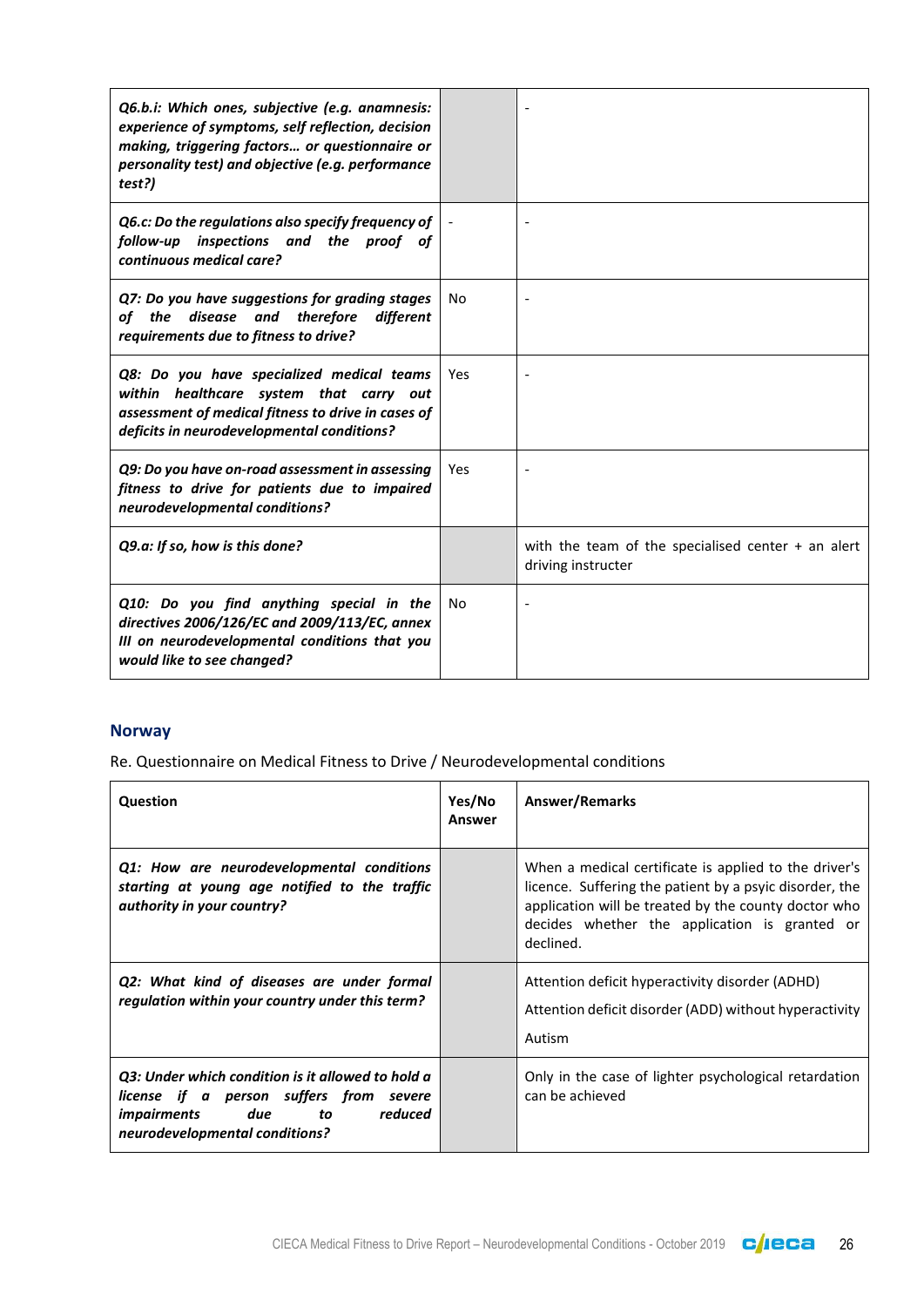| Q3.a: What are clear cut exclusion criteria?                                                                                                     |     | Health claims are not met by slight disease insights,<br>divergent behaviors, failure of impulse control or<br>failing assessment and adaptability                                                                                                                                                                                                                                                                                                                                                                                                               |
|--------------------------------------------------------------------------------------------------------------------------------------------------|-----|------------------------------------------------------------------------------------------------------------------------------------------------------------------------------------------------------------------------------------------------------------------------------------------------------------------------------------------------------------------------------------------------------------------------------------------------------------------------------------------------------------------------------------------------------------------|
| Q4: Are these diseases checked as a regular<br>procedure if a young person applies for the driver<br>license first time?                         | Yes | The applicant shall, upon application, provide<br>information about its health. A question is: Do you or<br>have you had a serious mental illness, or do you have<br>a mental impairment that could affect your driving?<br>Have you or have you had a serious mental illness, or<br>do you have a mental impairment that could affect<br>your driving?                                                                                                                                                                                                          |
| Q5: How do you investigate this?                                                                                                                 |     | The applicant provides information about its health<br>by answering 17 questions of both physical and<br>psychedelic nature.                                                                                                                                                                                                                                                                                                                                                                                                                                     |
| Q6: Do you have specific regulations for diseases<br>like ADHD, ADD, Asperger's syndrome, Autism,<br><b>Learning Disablility?</b>                | Yes | The run should in anyway happen in a traffic safe way.                                                                                                                                                                                                                                                                                                                                                                                                                                                                                                           |
| Q6.a: What are they?                                                                                                                             |     | Specialist assessment of functional level<br>and<br>neuropsychological tests                                                                                                                                                                                                                                                                                                                                                                                                                                                                                     |
| Q6.a.i: Do they differ for Group I and II?                                                                                                       | Yes | Driver's Licence Group 1 health requirements fulfilled<br>if the relevant specialist considers that the functional<br>level is consistent with the safe keeping of the motor<br>vehicle.                                                                                                                                                                                                                                                                                                                                                                         |
|                                                                                                                                                  |     | For individuals with mild psychiatric disabilities,<br>health requirements for driver's Licence Group 1 may<br>be fulfilled. In practice, it will be most applicable to<br>the people who work around the upper limit of<br>mental retardation. Assessment should<br>apply:<br>Communication in daily life, self-care,<br>living<br>competence, social skills, use of common social<br>offerings, skills in work and leisure, basal insight into<br>health and safety.                                                                                           |
|                                                                                                                                                  |     | Driver's Licence Group 2 and 3 health requirements<br>not met.                                                                                                                                                                                                                                                                                                                                                                                                                                                                                                   |
|                                                                                                                                                  |     | The increased requirements for road safety constitute<br>an obstacle to the driver's licence for the mentally<br>handicapped in driver's license Group 2 and 3.                                                                                                                                                                                                                                                                                                                                                                                                  |
| Q6.b: Do the regulations specifically require the<br>assessment of medical fitness to include any<br>subjective or objective parameters or both? | Yes | Degree of mental retardation is usually assessed<br>based on standardised tests, including intelligence<br>samples. Mental retardation is most often defined by<br>clearly impaired intelligence, equivalent to IQ 70 or<br>lower, with the corresponding functional level.                                                                                                                                                                                                                                                                                      |
|                                                                                                                                                  |     | The decision on whether or not it can be given a driver<br>is to be based on a thorough specialist assessment,<br>Ev. With neuropsychological examination. The<br>Relevant specialist will usually be a physician<br>associated with rehabilitation teams. The assessment<br>include<br>the<br>rehabilitation<br>should<br>team's<br>interdisciplinary competence. The specialist should<br>also be aware of co-morbidity, including somatic<br>conditions that may be covered by the provisions of<br>the regulation. If the specialist's assessment is clearly |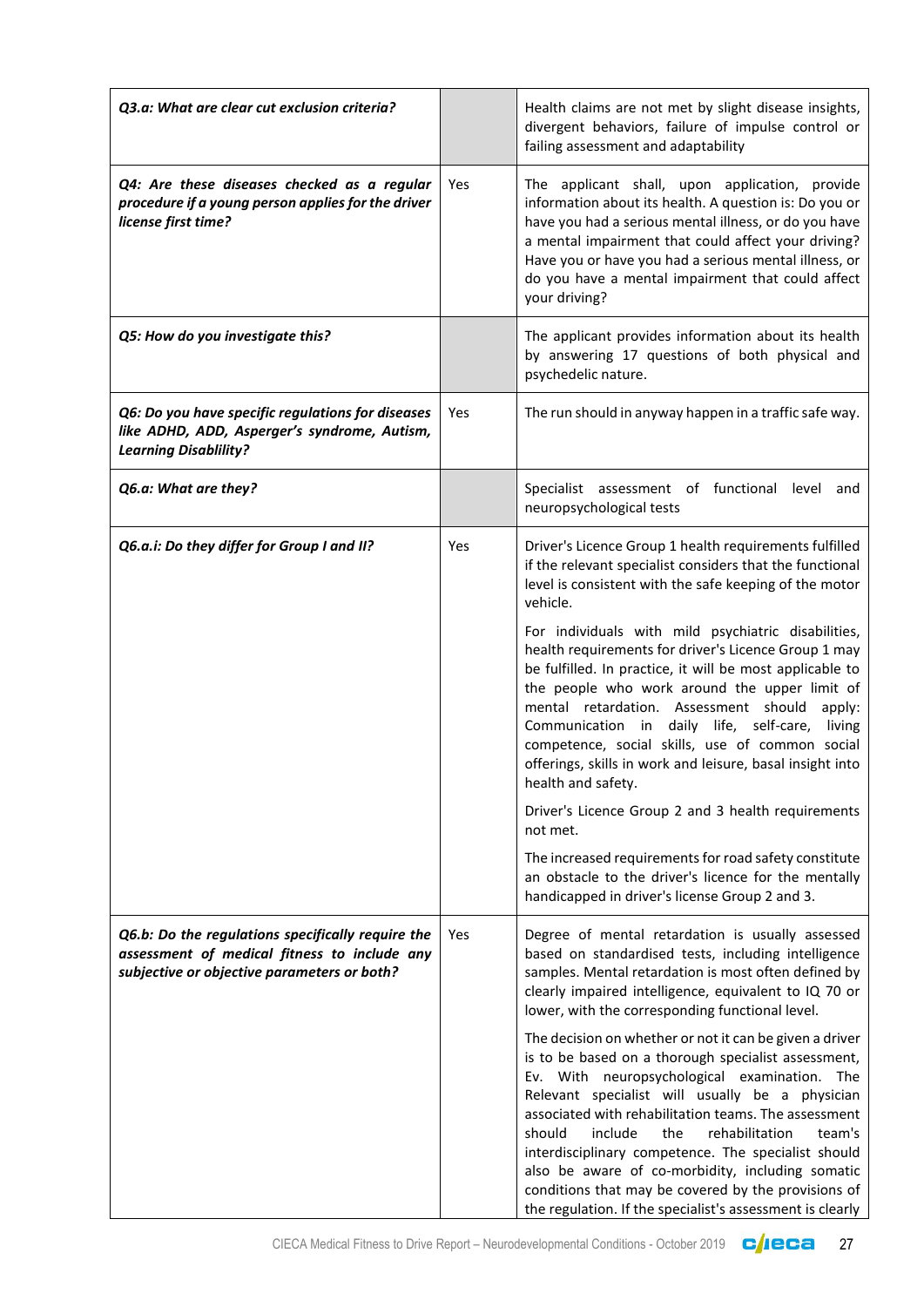|                                                                                                                                                                                                                       |     | positive, the person may in the usual way carry out<br>the driver's training. The person must pass the<br>practical and theoretical testing under normal<br>conditions  |
|-----------------------------------------------------------------------------------------------------------------------------------------------------------------------------------------------------------------------|-----|-------------------------------------------------------------------------------------------------------------------------------------------------------------------------|
| Q6.b.i: Which ones, subjective (e.g. anamnesis:<br>experience of symptoms, self reflection, decision<br>making, triggering factors or questionnaire or<br>personality test) and objective (e.g. performance<br>test?) |     | Thorough specialist assessment<br>well<br>as<br>as<br>standardised<br>tests-Eks.<br>Intelligence<br>tests<br>to<br>determine the succession of intellectual disability. |
| Q6.c: Do the regulations also specify frequency of<br>follow-up inspections and the proof of<br>continuous medical care?                                                                                              | Yes | According to the diagnosis of the                                                                                                                                       |
| Q7: Do you have suggestions for grading stages<br>of the disease and therefore<br>different<br>requirements due to fitness to drive?                                                                                  | No  |                                                                                                                                                                         |
| Q8: Do you have specialized medical teams<br>within healthcare system that carry out<br>assessment of medical fitness to drive in cases of<br>deficits in neurodevelopmental conditions?                              | No  | Not specifically for vehicle driver's licence                                                                                                                           |
| Q9: Do you have on-road assessment in assessing<br>fitness to drive for patients due to impaired<br>neurodevelopmental conditions?                                                                                    | Yes | Your doctor may request a purchase audit if health<br>requirements are met                                                                                              |
| Q9.a: If so, how is this done?                                                                                                                                                                                        |     | Submitting a request to the national road system to<br>conduct the assessment                                                                                           |
| Q10: Do you find anything special in the<br>directives 2006/126/EC and 2009/113/EC, annex<br>III on neurodevelopmental conditions that you<br>would like to see changed?                                              | No  |                                                                                                                                                                         |

# **Portugal**

| Question                                                                                                                                                        | Yes/No<br>Answer | <b>Answer/Remarks</b>                                                                                       |
|-----------------------------------------------------------------------------------------------------------------------------------------------------------------|------------------|-------------------------------------------------------------------------------------------------------------|
| Q1: How are neurodevelopmental conditions<br>starting at young age notified to the traffic<br>authority in your country?                                        |                  | Especially by family doctors or by doctors while<br>practicing their profession, for candidates or drivers. |
| Q2: What kind of diseases are under formal<br>regulation within your country under this term?                                                                   |                  | <b>others:</b> Obstructive sleep apnea syndrome and<br>Epilepsy                                             |
| Q3: Under which condition is it allowed to hold a<br>license if a person suffers from severe<br>impairments due to<br>reduced<br>neurodevelopmental conditions? |                  | Only for Group 1 and supported by a favorable<br>opinion of a doctor of the specialty.                      |
| Q3.a: What are clear cut exclusion criteria?                                                                                                                    |                  | Group 2.                                                                                                    |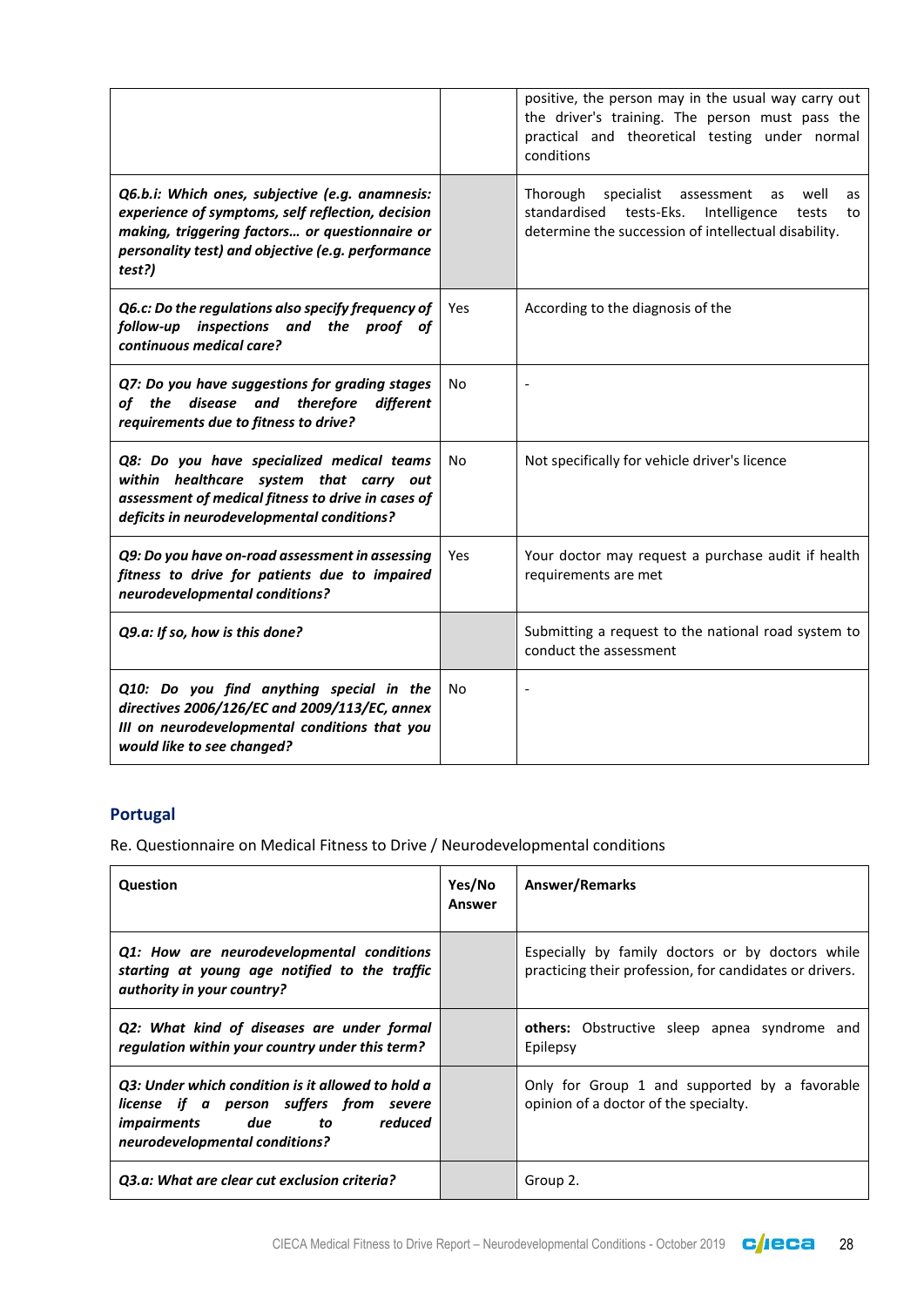| Q4: Are these diseases checked as a regular<br>procedure if a young person applies for the driver<br>license first time?                                                                                              | Yes        | In case of severe neurological disease, for Group 1,<br>the obligation to submit to regular medical evaluation<br>must be imposed, with a periodicity of one year when<br>there is a risk of aggravation. With syndrome of<br>obstructive sleep apnea, moderate or severe under<br>should<br>undergo<br>periodic<br>treatment<br>medical<br>evaluation, with intervals not exceeding: 3 years for<br>group 1 drivers; one year for group 2 drivers, to assess<br>whether the treatment is properly followed, whether<br>it is necessary to continue and whether good vigilance<br>is maintained. A driving license is issued or<br>revalidated, for group 1, for those who suffer from<br>epilepsy, after a period of one year without new crises<br>confirmed by the opinion of a neurologist. These<br>drivers must undergo an annual medical evaluation<br>until they have completed a period of at least five<br>years without crises. Regardless of the above,<br>whenever deterioration of neurological diseases is<br>likely to occur, may be imposed shorter periods of<br>revalidation determined by the need for the driver to<br>undergo periodic medical examinations, which shall<br>not exceed two years. |
|-----------------------------------------------------------------------------------------------------------------------------------------------------------------------------------------------------------------------|------------|-------------------------------------------------------------------------------------------------------------------------------------------------------------------------------------------------------------------------------------------------------------------------------------------------------------------------------------------------------------------------------------------------------------------------------------------------------------------------------------------------------------------------------------------------------------------------------------------------------------------------------------------------------------------------------------------------------------------------------------------------------------------------------------------------------------------------------------------------------------------------------------------------------------------------------------------------------------------------------------------------------------------------------------------------------------------------------------------------------------------------------------------------------------------------------------------------------------------------|
| Q5: How do you investigate this?                                                                                                                                                                                      |            | Through a medical examination.                                                                                                                                                                                                                                                                                                                                                                                                                                                                                                                                                                                                                                                                                                                                                                                                                                                                                                                                                                                                                                                                                                                                                                                          |
| Q6: Do you have specific regulations for diseases<br>like ADHD, ADD, Asperger's syndrome, Autism,<br><b>Learning Disablility?</b>                                                                                     | No         |                                                                                                                                                                                                                                                                                                                                                                                                                                                                                                                                                                                                                                                                                                                                                                                                                                                                                                                                                                                                                                                                                                                                                                                                                         |
| Q6.a: What are they?                                                                                                                                                                                                  |            |                                                                                                                                                                                                                                                                                                                                                                                                                                                                                                                                                                                                                                                                                                                                                                                                                                                                                                                                                                                                                                                                                                                                                                                                                         |
| Q6.a.i: Do they differ for Group I and II?                                                                                                                                                                            |            |                                                                                                                                                                                                                                                                                                                                                                                                                                                                                                                                                                                                                                                                                                                                                                                                                                                                                                                                                                                                                                                                                                                                                                                                                         |
| Q6.b: Do the regulations specifically require the<br>assessment of medical fitness to include any<br>subjective or objective parameters or both?                                                                      | <b>Yes</b> |                                                                                                                                                                                                                                                                                                                                                                                                                                                                                                                                                                                                                                                                                                                                                                                                                                                                                                                                                                                                                                                                                                                                                                                                                         |
| Q6.b.i: Which ones, subjective (e.g. anamnesis:<br>experience of symptoms, self reflection, decision<br>making, triggering factors or questionnaire or<br>personality test) and objective (e.g. performance<br>test?) |            | Both subjective and objective parameters, but<br>personality tests are only applicable by psychologists<br>and only if necessary (this is for neurological diseases,<br>in general).                                                                                                                                                                                                                                                                                                                                                                                                                                                                                                                                                                                                                                                                                                                                                                                                                                                                                                                                                                                                                                    |
| Q6.c: Do the regulations also specify frequency of<br>follow-up inspections and the proof of<br>continuous medical care?                                                                                              | No         |                                                                                                                                                                                                                                                                                                                                                                                                                                                                                                                                                                                                                                                                                                                                                                                                                                                                                                                                                                                                                                                                                                                                                                                                                         |
| Q7: Do you have suggestions for grading stages<br>disease and<br>therefore<br>different<br>of the<br>requirements due to fitness to drive?                                                                            | <b>Yes</b> | The legislation does not allow the practice of driving<br>to people with severe neurological diseases in the<br>case of group 2. As for obstructive sleep apnea and<br>epilepsy, the legislation differs also taking into<br>account the number of crises occurred.                                                                                                                                                                                                                                                                                                                                                                                                                                                                                                                                                                                                                                                                                                                                                                                                                                                                                                                                                     |
| Q8: Do you have specialized medical teams<br>within healthcare system that carry out<br>assessment of medical fitness to drive in cases of<br>deficits in neurodevelopmental conditions?                              | No         |                                                                                                                                                                                                                                                                                                                                                                                                                                                                                                                                                                                                                                                                                                                                                                                                                                                                                                                                                                                                                                                                                                                                                                                                                         |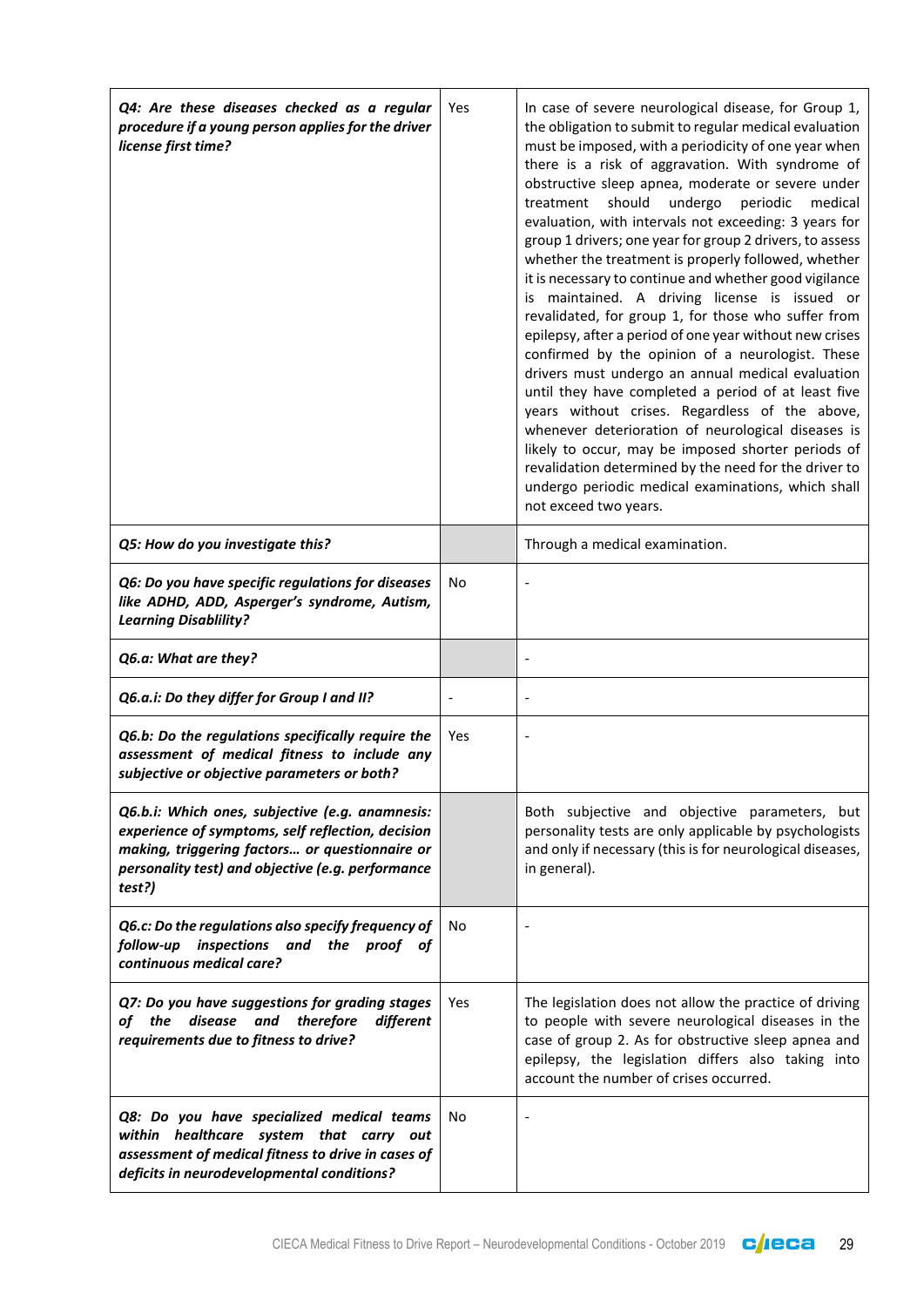| Q9: Do you have on-road assessment in assessing<br>fitness to drive for patients due to impaired<br>neurodevelopmental conditions?                                       | No.  |  |
|--------------------------------------------------------------------------------------------------------------------------------------------------------------------------|------|--|
| Q9.a: If so, how is this done?                                                                                                                                           |      |  |
| Q10: Do you find anything special in the<br>directives 2006/126/EC and 2009/113/EC, annex<br>III on neurodevelopmental conditions that you<br>would like to see changed? | - No |  |

## **Spain**

| Question                                                                                                                                                                     | Yes/No<br>Answer | Answer/Remarks                                                                                                                                                                                                                                     |
|------------------------------------------------------------------------------------------------------------------------------------------------------------------------------|------------------|----------------------------------------------------------------------------------------------------------------------------------------------------------------------------------------------------------------------------------------------------|
| Q1: How are neurodevelopmental conditions<br>starting at young age notified to the traffic<br>authority in your country?                                                     |                  | They may be not notified but, at the moment of<br>applying for a driving licence, all applicants shall<br>undergo a psychophysical assessment that ensure<br>that they have the minimun adequate conditions for<br>driving.                        |
| Q2: What kind of diseases are under formal<br>regulation within your country under this term?                                                                                |                  | others: Any of them. As every driver has to fulfil the<br>requirements<br>of<br>Psychophysical<br>establised<br>conditions, when any alteration is identified, they are<br>required to provide inform from the specialist<br>treating the problem. |
| Q3: Under which condition is it allowed to hold a<br>license if a person suffers from severe<br><i>impairments</i><br>reduced<br>due<br>to<br>neurodevelopmental conditions? |                  | When the specialist treating consider that the actual<br>conditions are enough to allow the driver adaptation<br>to de traffic circumstances.                                                                                                      |
| Q3.a: What are clear cut exclusion criteria?                                                                                                                                 |                  | The required aptitudes alterations (clear cognitive or<br>alterations<br>which<br>personality<br>doesn't<br>allow<br>adaptation to all the traffic situations)                                                                                     |
| Q4: Are these diseases checked as a regular<br>procedure if a young person applies for the driver<br>license first time?                                                     | Yes              | As it has been said in the general drivers assessment<br>procedure                                                                                                                                                                                 |
| Q5: How do you investigate this?                                                                                                                                             |                  | There is a general and a specific protocol for the<br>drivers assessment                                                                                                                                                                           |
| Q6: Do you have specific regulations for diseases<br>like ADHD, ADD, Asperger's syndrome, Autism,<br><b>Learning Disablility?</b>                                            | No               |                                                                                                                                                                                                                                                    |
| Q6.a: What are they?                                                                                                                                                         |                  |                                                                                                                                                                                                                                                    |
| Q6.a.i: Do they differ for Group I and II?                                                                                                                                   | Yes              | There are more demanding requirements for Group II                                                                                                                                                                                                 |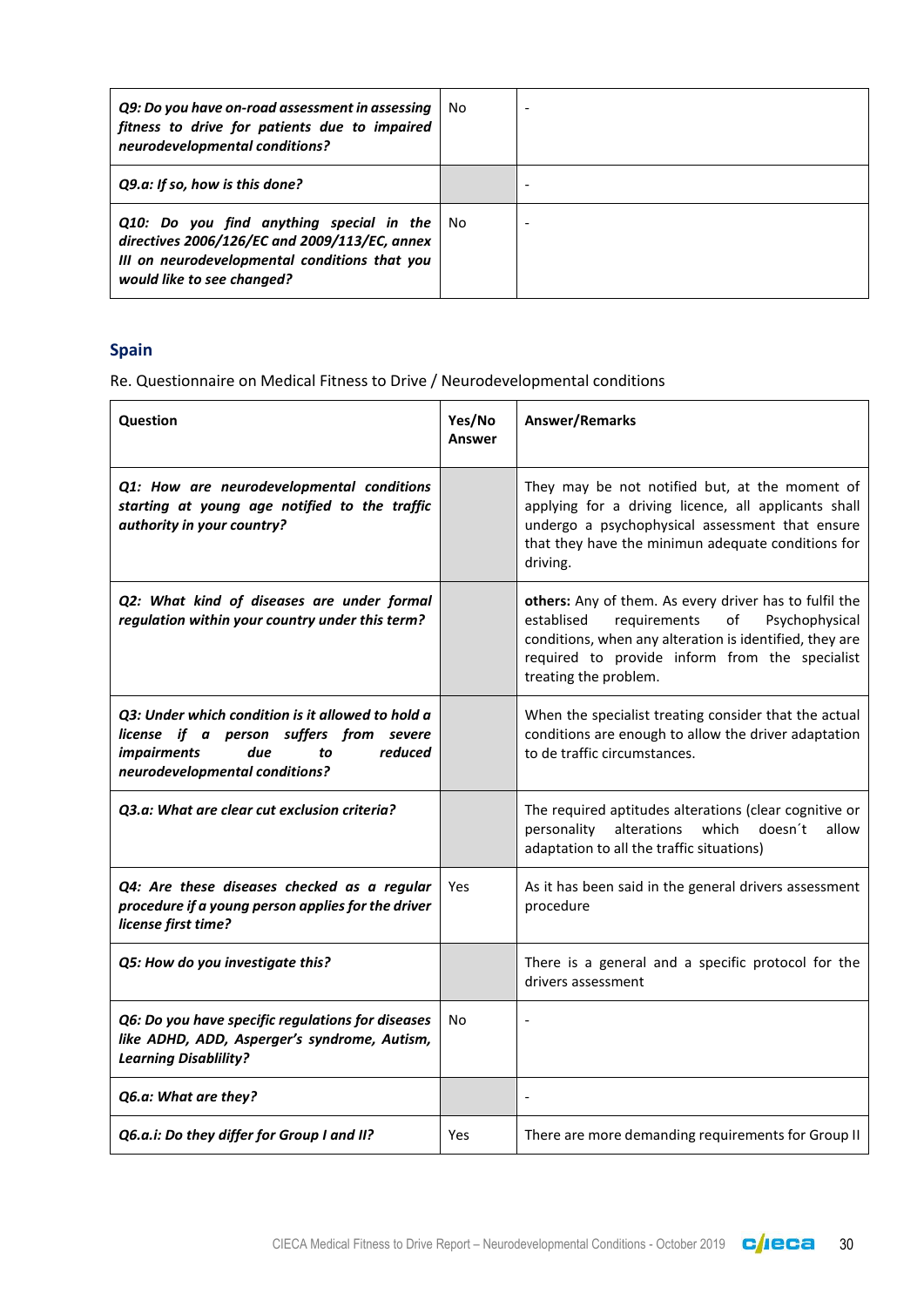| Q6.b: Do the regulations specifically require the<br>assessment of medical fitness to include any<br>subjective or objective parameters or both?                                                                      | Yes |                                                                                                                                                                                                                                                                                                                                                          |
|-----------------------------------------------------------------------------------------------------------------------------------------------------------------------------------------------------------------------|-----|----------------------------------------------------------------------------------------------------------------------------------------------------------------------------------------------------------------------------------------------------------------------------------------------------------------------------------------------------------|
| Q6.b.i: Which ones, subjective (e.g. anamnesis:<br>experience of symptoms, self reflection, decision<br>making, triggering factors or questionnaire or<br>personality test) and objective (e.g. performance<br>test?) |     | Both.<br>Subjective:<br>anamnesis,<br>symtoms<br>and<br>when<br>needed.<br>Objective:<br>personality<br>tests<br>performance tests (psychomotor aptitudes, practical<br>inteligence,                                                                                                                                                                     |
| Q6.c: Do the regulations also specify frequency of<br>inspections and the proof of<br>follow-up<br>continuous medical care?                                                                                           | Yes |                                                                                                                                                                                                                                                                                                                                                          |
| Q7: Do you have suggestions for grading stages<br>of the<br>disease<br>and<br>therefore<br>different<br>requirements due to fitness to drive?                                                                         | Yes |                                                                                                                                                                                                                                                                                                                                                          |
| Q8: Do you have specialized medical teams<br>within healthcare system that carry out<br>assessment of medical fitness to drive in cases of<br>deficits in neurodevelopmental conditions?                              | No  | Informs are required to the specialists of the general<br>healthcare system when needed by the medical and<br>psychological team of the Private Driver Assessment<br>Centers in order to decide about the fitness to drive<br>of an applicant, becouse those specialists of the<br>health system don't do the assessment of drivers<br>fitness to drive. |
| Q9: Do you have on-road assessment in assessing<br>fitness to drive for patients due to impaired<br>neurodevelopmental conditions?                                                                                    | Yes | There is that possibility but it is mostly used only in<br>cases of motor disabilities to control vehicle<br>adaptations                                                                                                                                                                                                                                 |
| Q9.a: If so, how is this done?                                                                                                                                                                                        |     | It is made by a driving examiner and a physician                                                                                                                                                                                                                                                                                                         |
| Q10: Do you find anything special in the<br>directives 2006/126/EC and 2009/113/EC, annex<br>III on neurodevelopmental conditions that you<br>would like to see changed?                                              |     |                                                                                                                                                                                                                                                                                                                                                          |

## **Sweden**

| Question                                                                                                                 | Yes/No<br>Answer | <b>Answer/Remarks</b>                                                                                                                                                                                                                                                                                                                    |
|--------------------------------------------------------------------------------------------------------------------------|------------------|------------------------------------------------------------------------------------------------------------------------------------------------------------------------------------------------------------------------------------------------------------------------------------------------------------------------------------------|
| Q1: How are neurodevelopmental conditions<br>starting at young age notified to the traffic<br>authority in your country? |                  | In case of new licenses, notification is done by the<br>driver himself using a health self-declaration. If the<br>person already has a driving license and doesn't fulfill<br>the medical requirements for driving licence,<br>physicians and GPs have a legal obligation to report<br>the driver to the Swedish Transport Agency (STA). |
| Q2: What kind of diseases are under formal<br>regulation within your country under this term?                            |                  | Attention deficit hyperactivity disorder (ADHD)<br>Attention deficit disorder (ADD) without hyperactivity<br>Asperger's syndrome<br>Autism                                                                                                                                                                                               |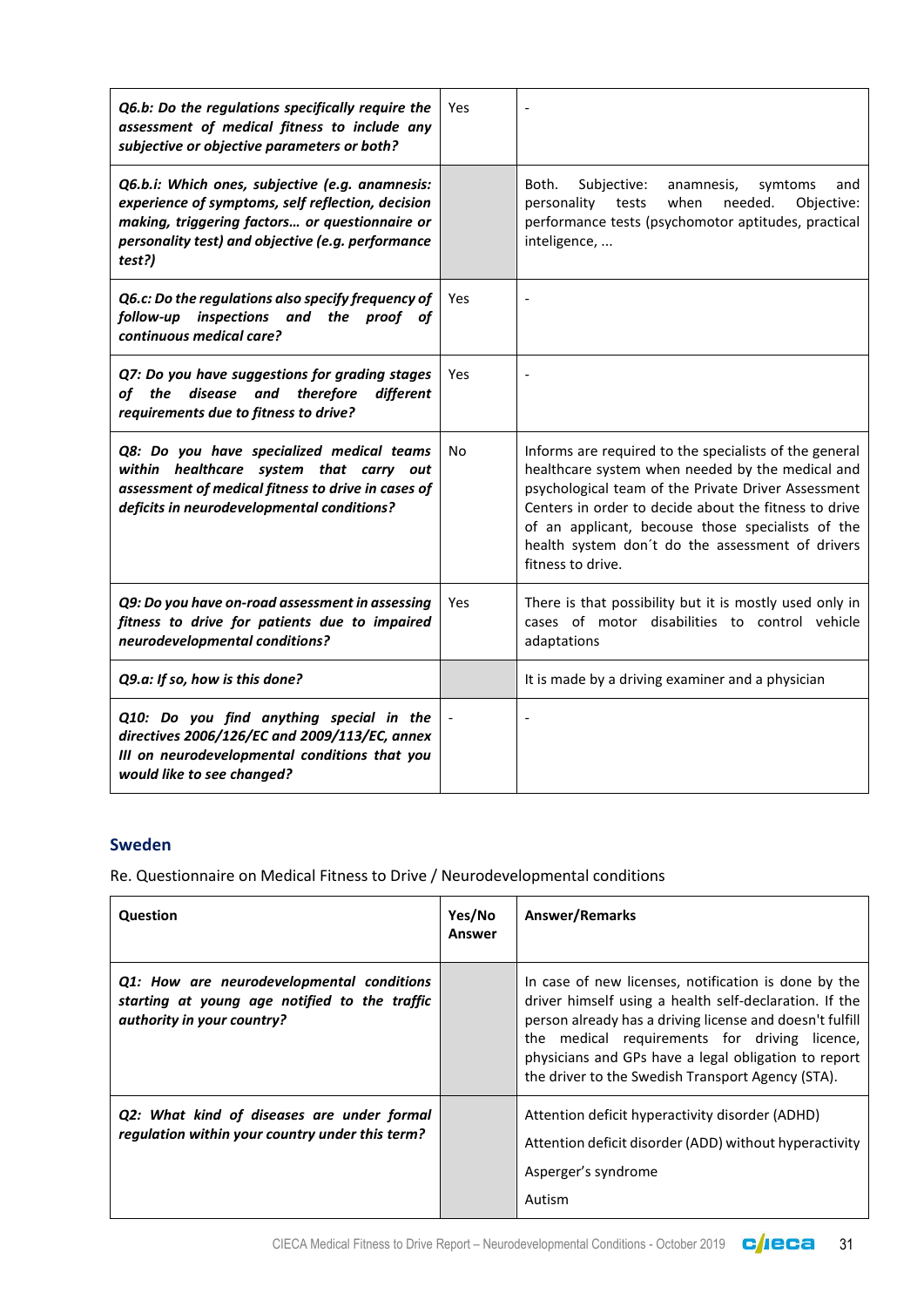|                                                                                                                                                                              |     | Learning Disability                                                                                                                                                                                                                                                                                                                                                                                                                                                                                                                                                                                                                                                                                                                                                                                                                                                                                                                                                                                                                                                           |
|------------------------------------------------------------------------------------------------------------------------------------------------------------------------------|-----|-------------------------------------------------------------------------------------------------------------------------------------------------------------------------------------------------------------------------------------------------------------------------------------------------------------------------------------------------------------------------------------------------------------------------------------------------------------------------------------------------------------------------------------------------------------------------------------------------------------------------------------------------------------------------------------------------------------------------------------------------------------------------------------------------------------------------------------------------------------------------------------------------------------------------------------------------------------------------------------------------------------------------------------------------------------------------------|
|                                                                                                                                                                              |     | others: Tourettes syndrom                                                                                                                                                                                                                                                                                                                                                                                                                                                                                                                                                                                                                                                                                                                                                                                                                                                                                                                                                                                                                                                     |
| Q3: Under which condition is it allowed to hold a<br>license if a person suffers from severe<br><i>impairments</i><br>due<br>reduced<br>to<br>neurodevelopmental conditions? |     | According to the STA's regulations and general<br>advices (TSFS 2010:125) on medical requirements for<br>the possession of a driving licence etc, drivers with<br>severe neurodevelopmental impairments are allowed<br>to hold the license if the condition does not<br>compromise the road safety. If the driver suffers from<br>a severe learning disability driving licence shall not be<br>issued or renewed under any conditions.                                                                                                                                                                                                                                                                                                                                                                                                                                                                                                                                                                                                                                        |
| Q3.a: What are clear cut exclusion criteria?                                                                                                                                 |     | There are no clear cut exclusion criteria to hold a<br>driving licence. The assessment shall be made<br>considering possible disturbances of impulse control,<br>concentration, attention and also judgment capacity<br>and compulsive fixation.                                                                                                                                                                                                                                                                                                                                                                                                                                                                                                                                                                                                                                                                                                                                                                                                                              |
| Q4: Are these diseases checked as a regular<br>procedure if a young person applies for the driver<br>license first time?                                                     | Yes | When person apply for a driving licence he/she fills<br>out the health self-declaration where information<br>about neurodevelopmental condition is included. If<br>the self-declaration states that the person has a<br>neurodevelopmental condition the STA perform a<br>medical enquiry and request a supplementary<br>medical certificate from a specialist doctor. If the<br>certificate indicates that the driver meets the medical<br>requirements and is assessed to be able to drive<br>safely, the application is approved.<br>The STA determines the need of a regular medical<br>assessments on individual basis. According to the<br>STA's regulations and general advices (TSFS<br>2010:125) on medical requirements for the<br>possession of a driving licence etc, within the first 3<br>years, one or two medical assessments should be<br>performed if the applicant is undergoing a drug<br>treatment. After 3 years regular medical assessments<br>can be ended if the drug treatment has been stable<br>with good compliance and treatment effect. Also a |
|                                                                                                                                                                              |     | good prognosis for further stable condition has to be<br>determined.                                                                                                                                                                                                                                                                                                                                                                                                                                                                                                                                                                                                                                                                                                                                                                                                                                                                                                                                                                                                          |
| Q5: How do you investigate this?                                                                                                                                             |     | After the driver notified<br>the STA about a<br>neurodevelopmental condition using a Health Self-<br>Declaration the STA makes medical enquiries and the<br>the applicant is required<br>to submit a medical<br>cerificate about the condition. The STA determines if<br>the applicant meets the criteria for fitness to drive. If<br>needed the issue is discussed with a consultant<br>physician or medical officer within the STA.                                                                                                                                                                                                                                                                                                                                                                                                                                                                                                                                                                                                                                         |
| Q6: Do you have specific regulations for diseases<br>like ADHD, ADD, Asperger's syndrome, Autism,<br><b>Learning Disablility?</b>                                            | Yes |                                                                                                                                                                                                                                                                                                                                                                                                                                                                                                                                                                                                                                                                                                                                                                                                                                                                                                                                                                                                                                                                               |
| Q6.a: What are they?                                                                                                                                                         |     | According to the STA's regulations and general<br>advices (TSFS 2010:125) on medical requirements for<br>the possession of a driving licence etc, the symtoms<br>of a neurodevelopmental condition shall be assessed                                                                                                                                                                                                                                                                                                                                                                                                                                                                                                                                                                                                                                                                                                                                                                                                                                                          |